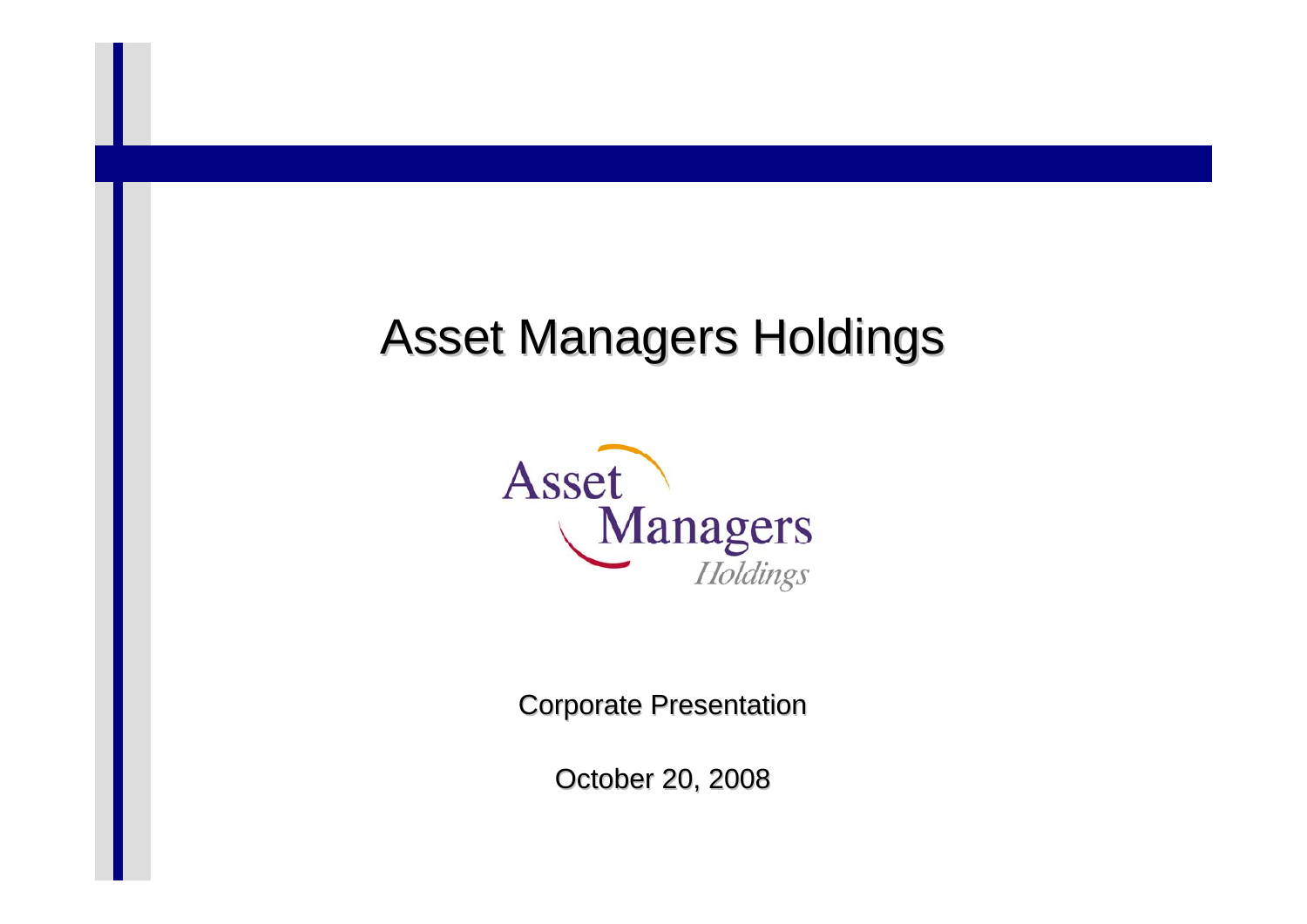

#### **□** 2008 First Half Summary

- $\checkmark$  Focus on Cashflow
- $\checkmark$  Successful Asset Dispositions
- $\checkmark$  Repayment of Corporate Debt
- $\checkmark$  New & Refinanced Non-Recourse Debt
- $\checkmark$  Strong Liquidity
- $\checkmark$  Strengthened Financial Position
- 0. Going Forward
	- v We Are Asset Managers
	- $\checkmark$  Stable, High ROE Asset Management Business
	- $\checkmark$  Streamlined Decisionmaking
	- $\checkmark$  Structural Profitability via Reduced Cost Structure
	- $\checkmark$  Improved Disclosure
	- $\checkmark$  Global Investor Relations
	- $\checkmark$ Distributions to Shareholders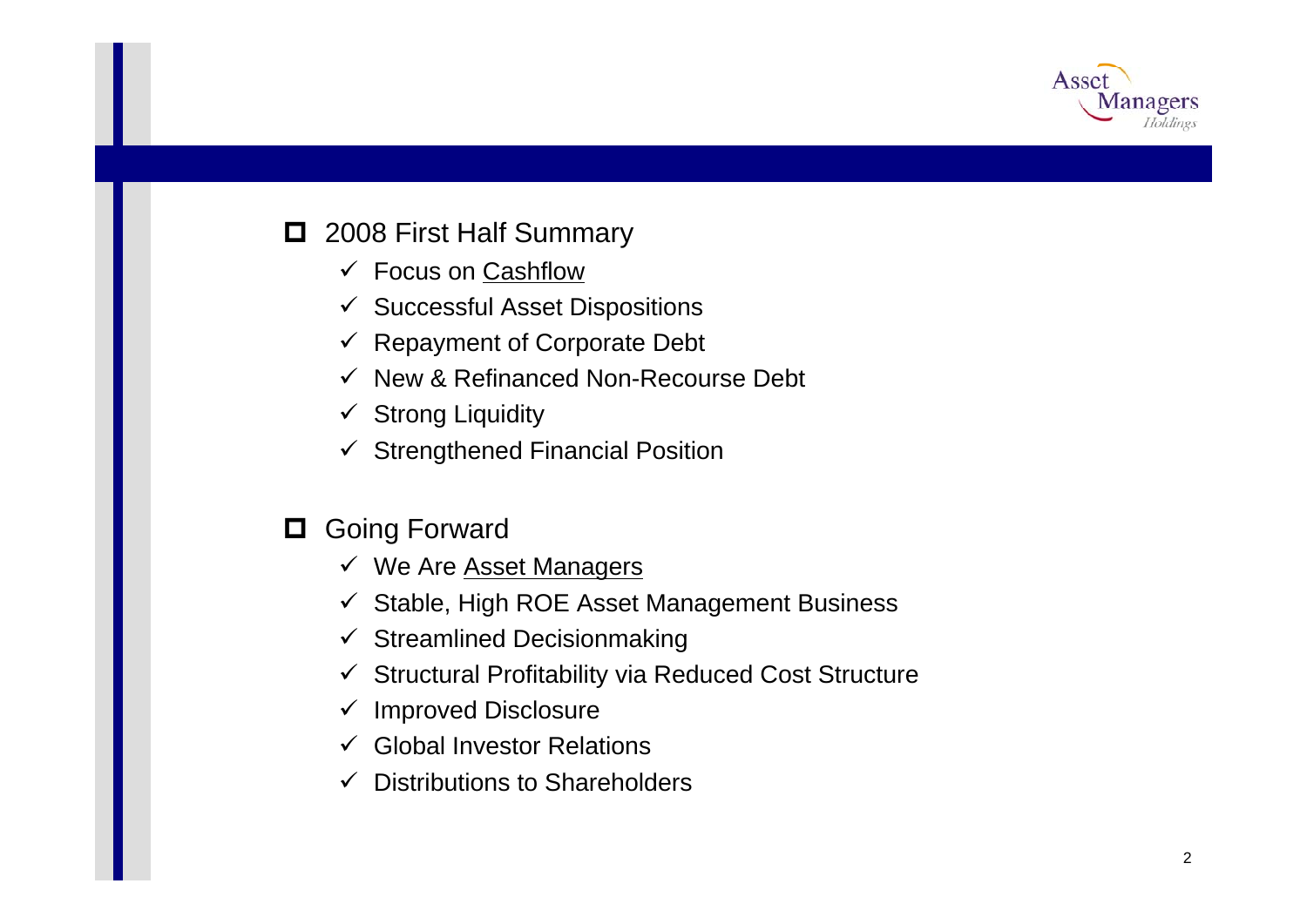

### 2008 First Half Summary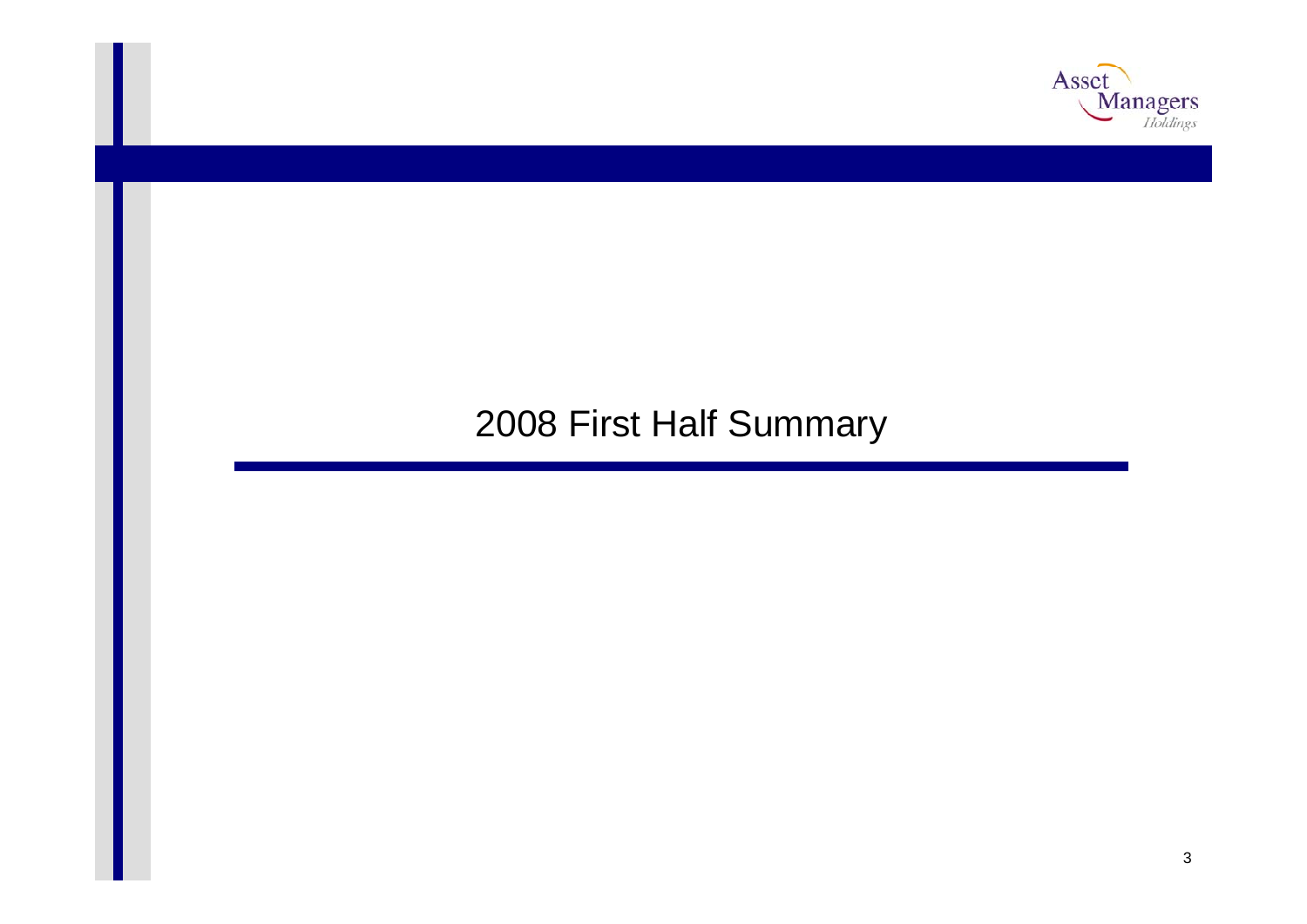#### **Focus on Focus on Cashflow Cashflow**



- □ C/F and B/S Far More Important than P/L
- $\Box$ Running Operating Cashflow Strongly Positive
- 0 Maximize Cash Position and Liquidity
- 0 Fully Write-Down All Assets in 2009, Return to Profitability in 2010
- $\Box$ Dramatically Decrease Risk Profile through Slimmed B/S

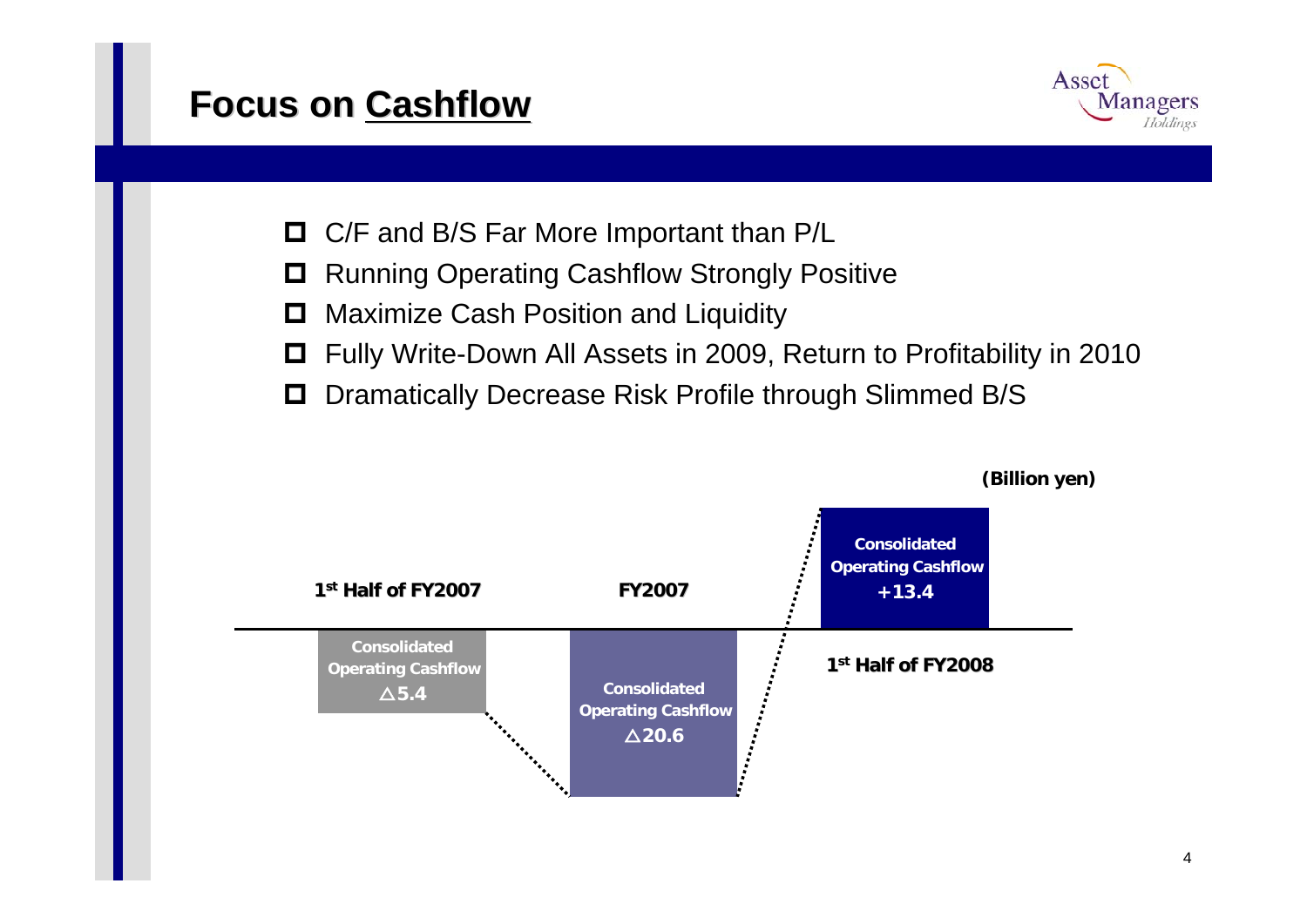#### **Outsized Return Opportunity Outsized Return Opportunity**



**(Billion yen) Shareholders Equity Shareholders Equity 50.9 Billio 50.9 Billion yen**

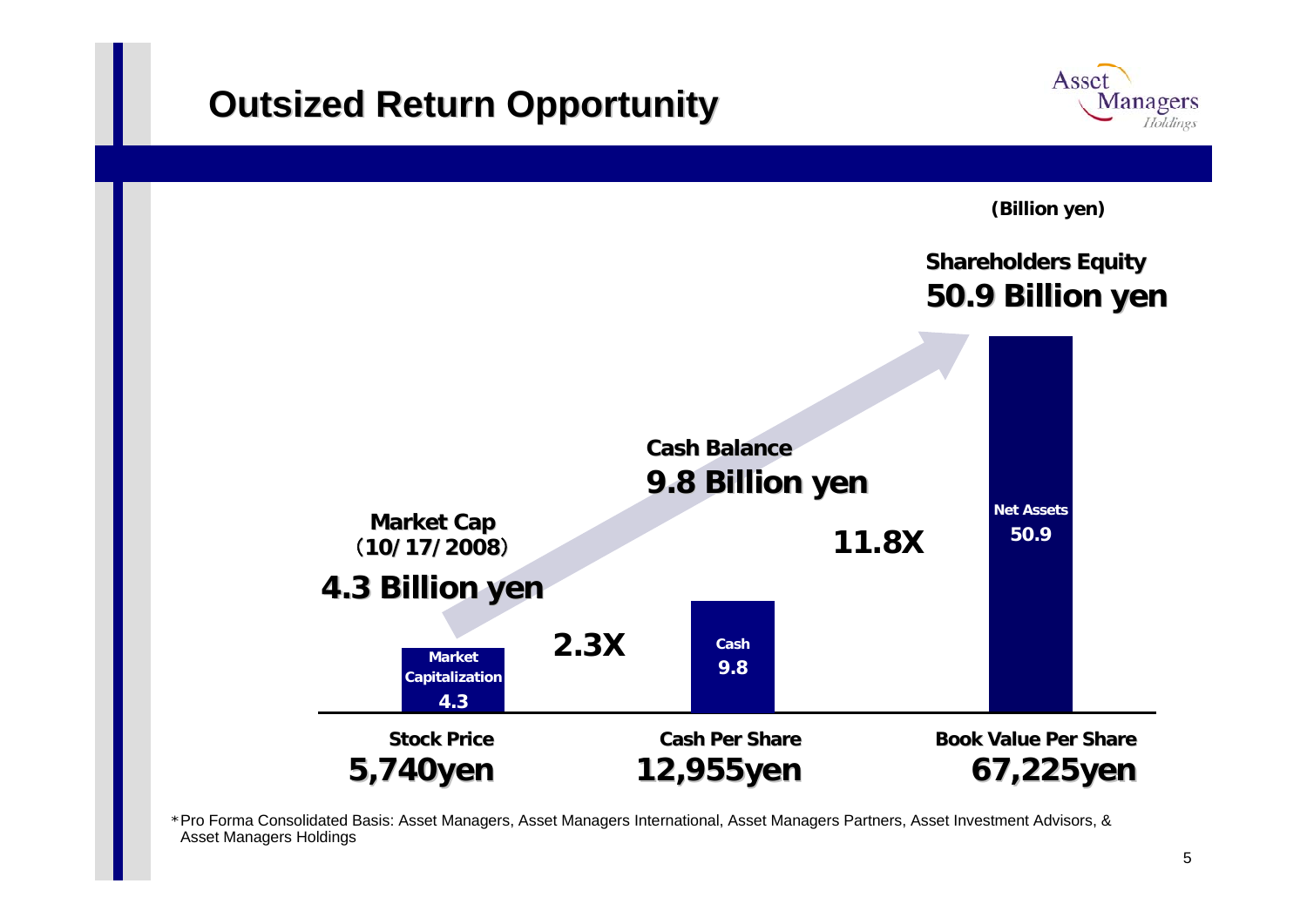

#### 16.1 Billion Yen of Asset Sales, Net Profit of 1.9 Billion Yen

**(Billion yen)**

| <b>Private</b>             | <b>Breakdown</b>                                                                                      |
|----------------------------|-------------------------------------------------------------------------------------------------------|
| <b>Equity</b>              | Domestic: 21                                                                                          |
| 4.1                        | <b>Overseas: 1</b>                                                                                    |
| <b>Real Estate</b><br>12.0 | <b>Breakdown</b><br>Office: 1<br><b>Residential: 6</b><br>Commercial: 3<br>Development: 1<br>Other: 1 |

#### **1stHalf of FY2008 Half of FY2008**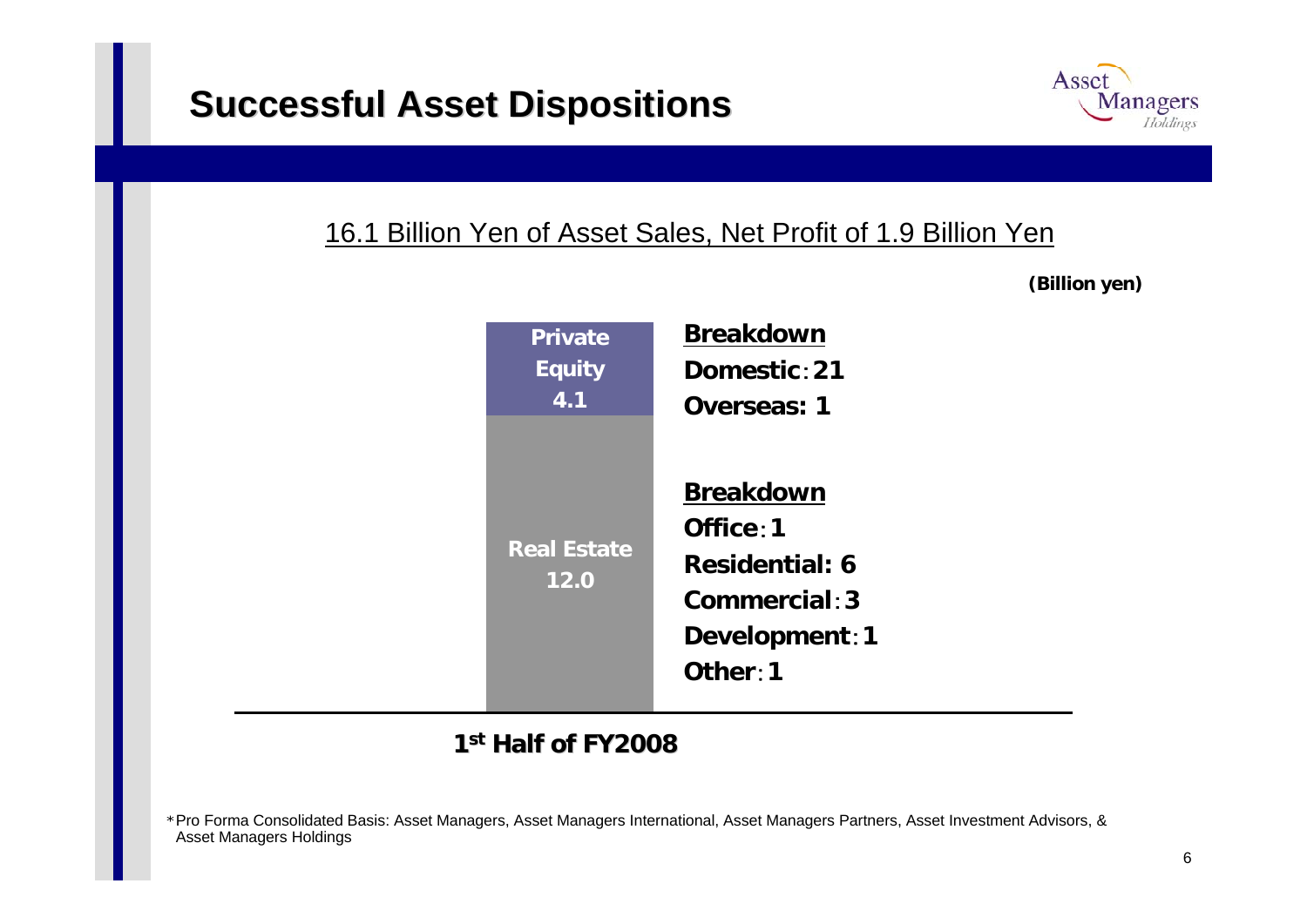





**As of Feb 2008**

**As of Aug 2008**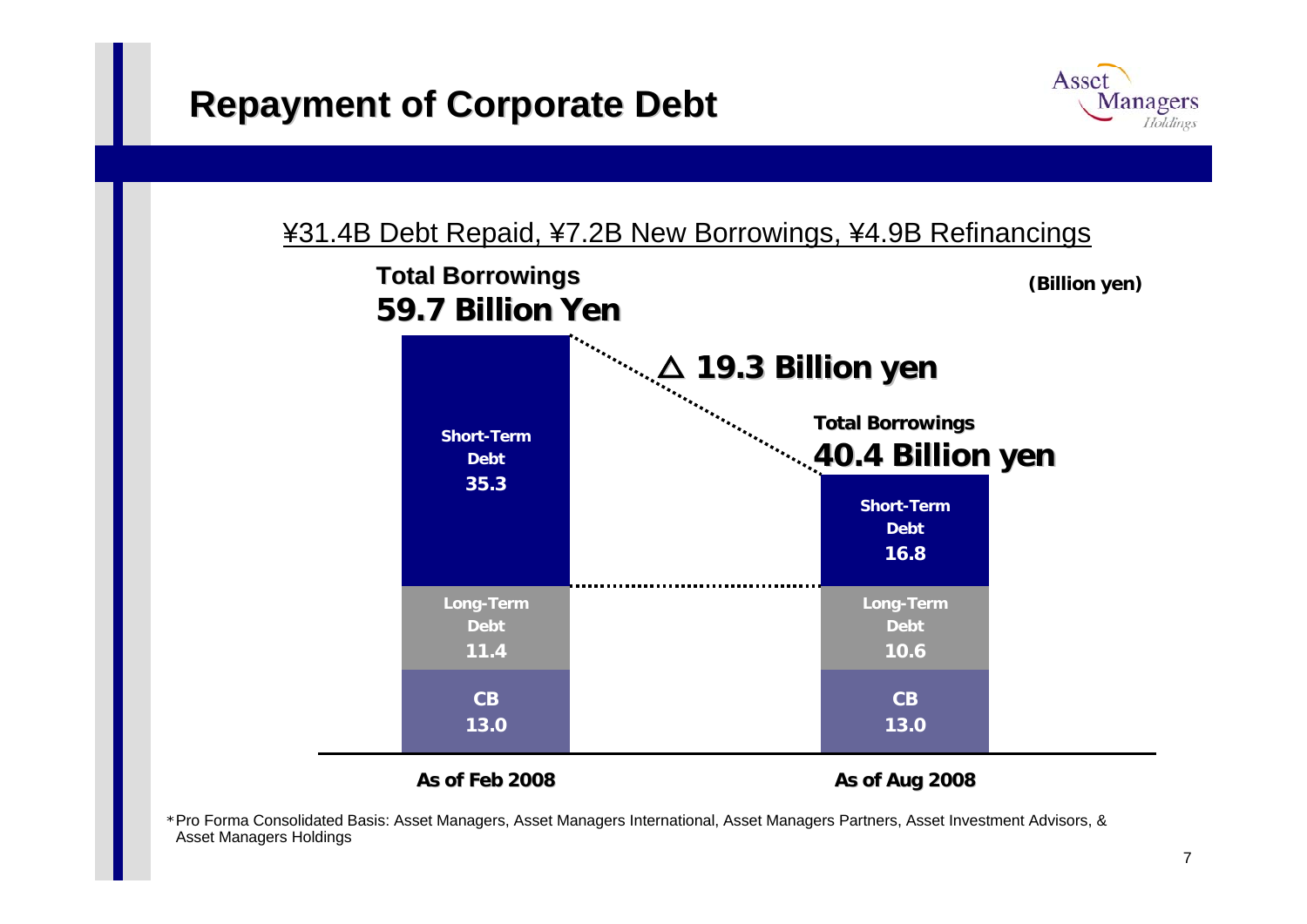#### **New & Refinanced Non New & Refinanced Non -Recourse Debt Recourse Debt**

# **Managers**

Asset

Holdings

#### Maintaining Non-Recourse Debt Financing



#### **As of Feb 2008 As of Feb 2008**

**As of Aug 2008 As of Aug 2008**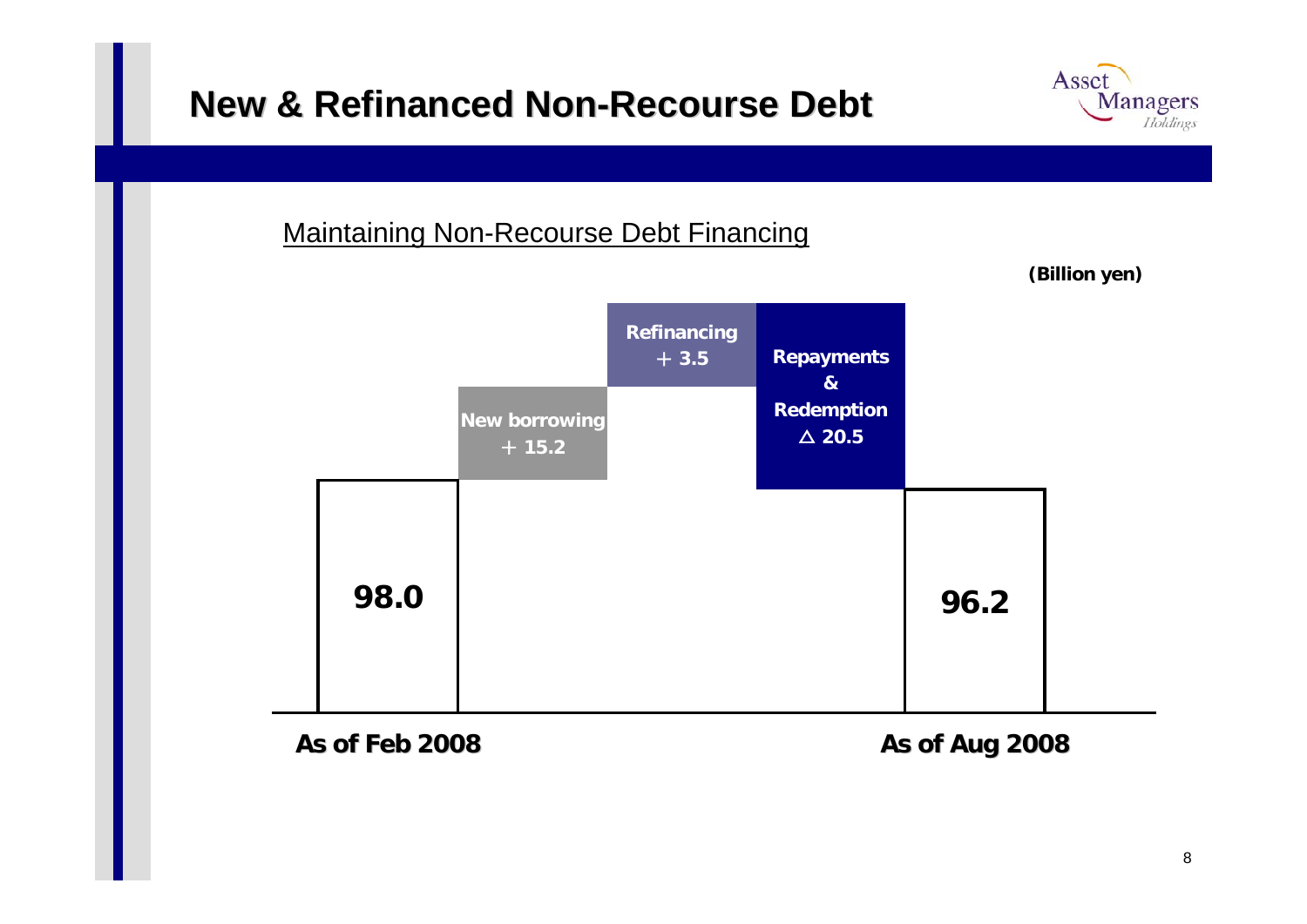### **Strong Liquidity Strong Liquidity**



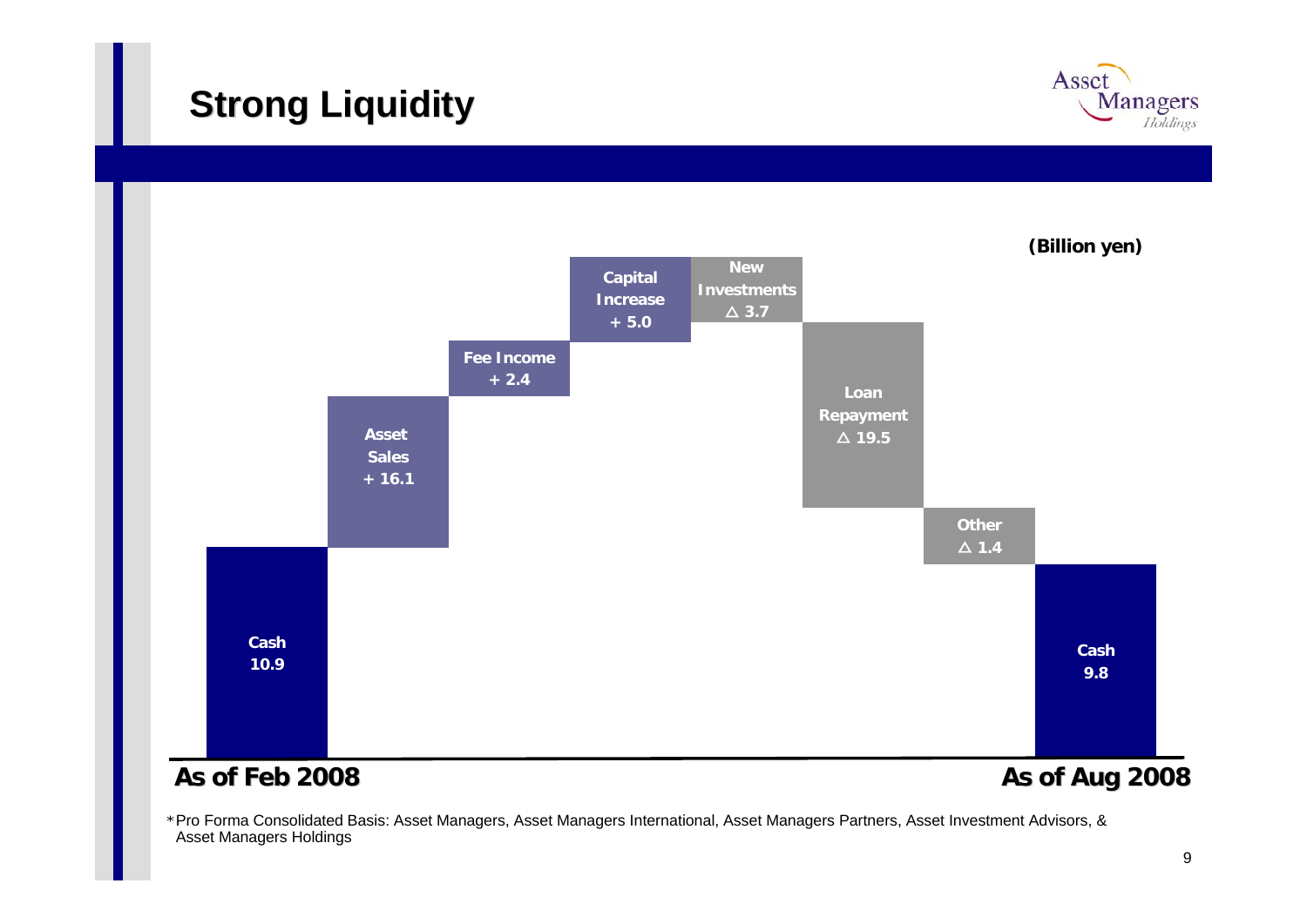#### **Strengthened Financial Position Strengthened Financial Position**



\*Pro Forma Consolidated Basis: Asset Managers, Asset Managers International, Asset Managers Partners, Asset Investment Advisors, & Asset Managers Holdings

Asset

**Managers** Holdings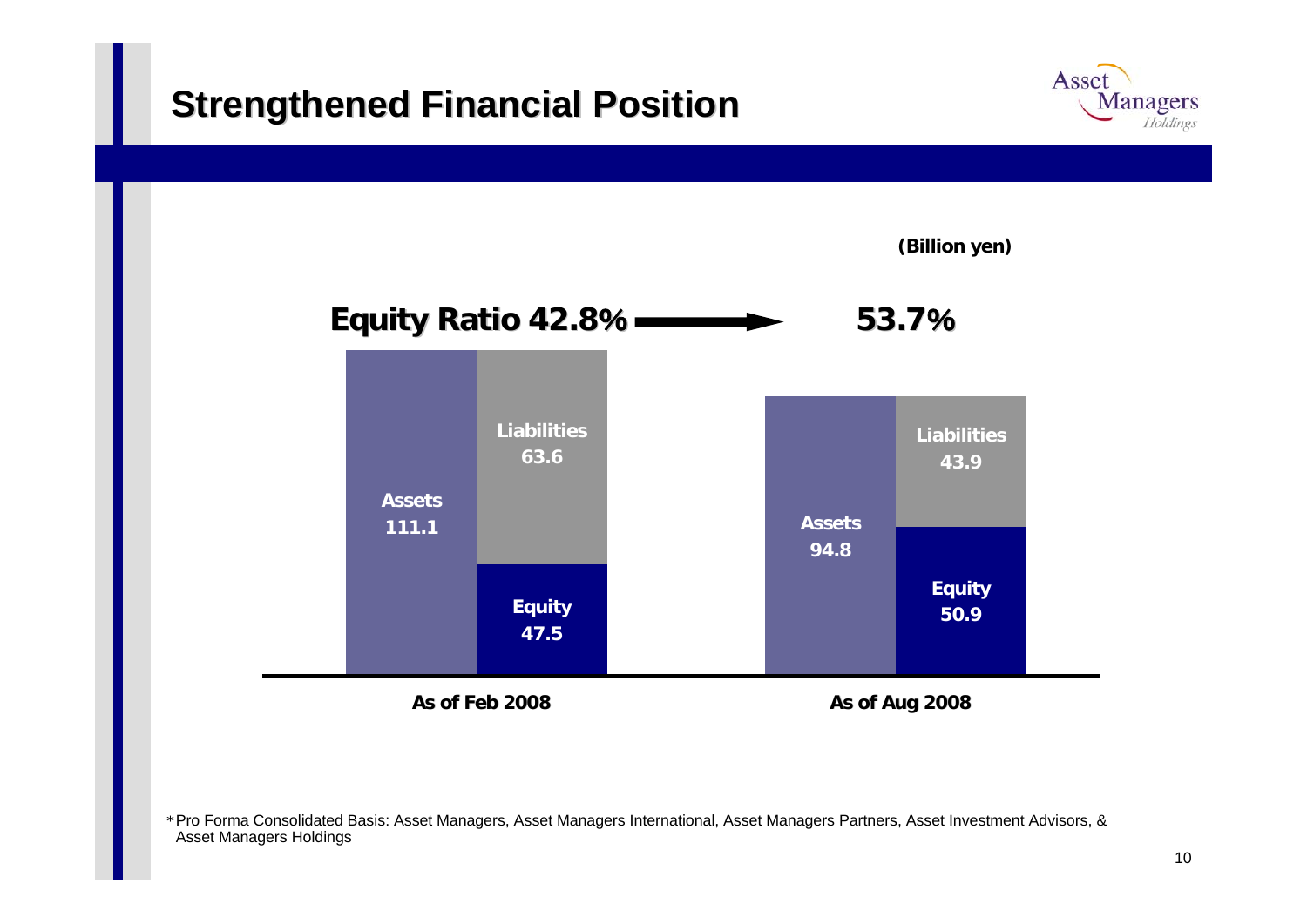

# **Going Forward**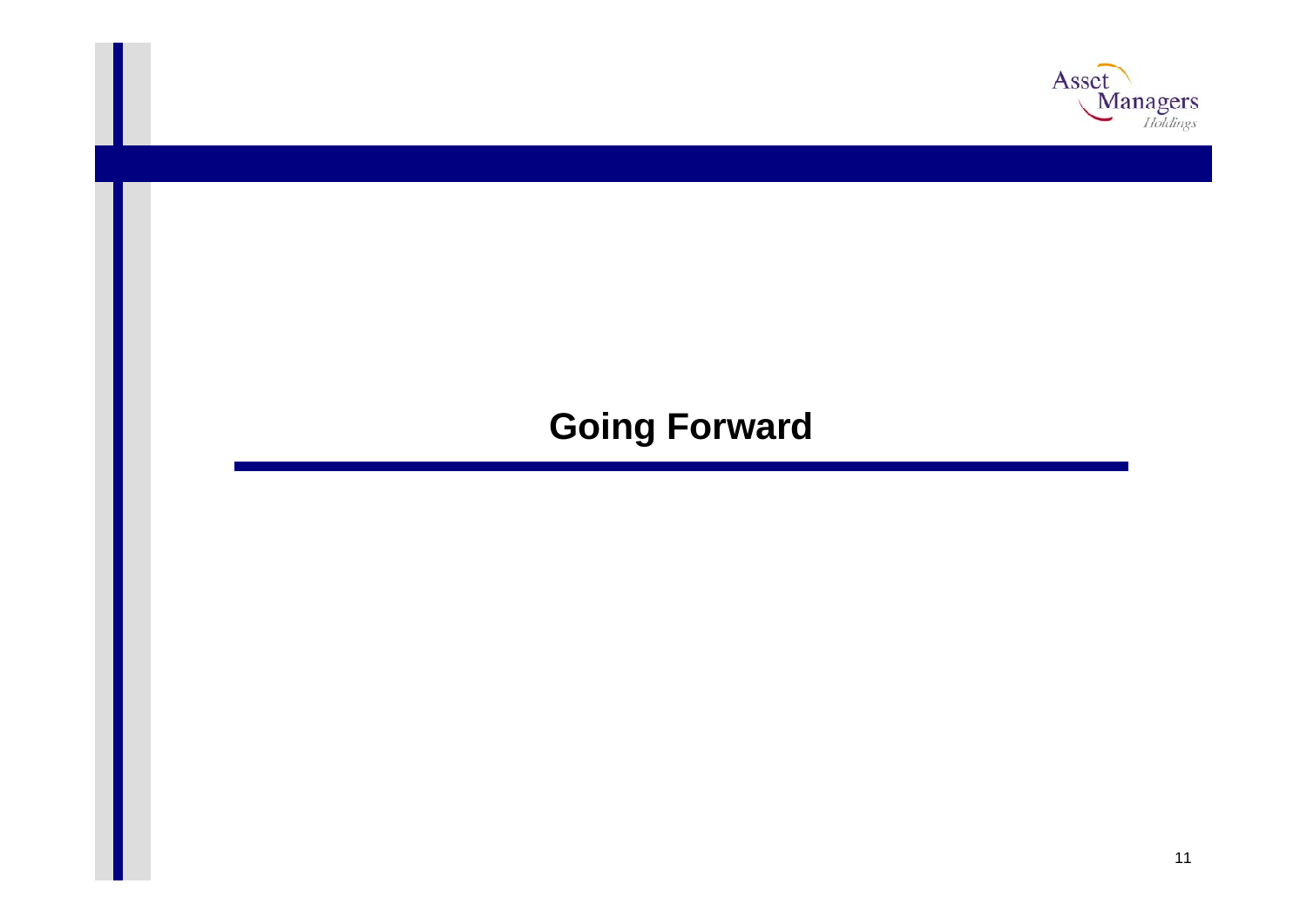#### **We Are Asset Managers**



- 0 **Asset Manager focused on Real Estate** 
	- $\checkmark$  Core Fee Business
	- $\checkmark$  Significant Reduction in Corporate Risk
- 0 Disposition of On-Balance Sheet Private Equity Investments
- $\Box$ Acquisition of Synergistic Asset Management & Fee Businesses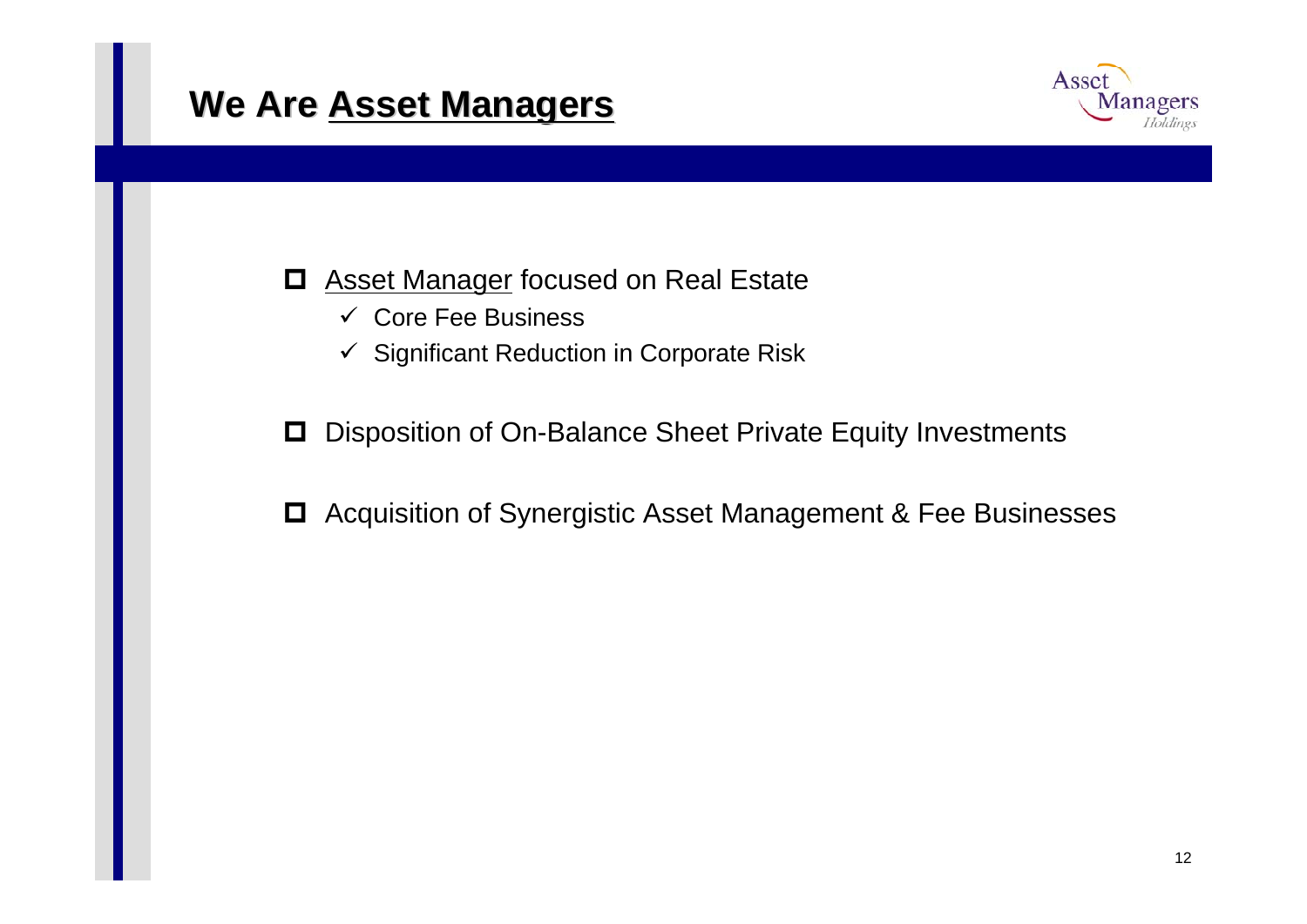## **Stable, High ROE Asset Management Business**



- $\checkmark$ Stability and Certainty of Asset Management Revenue Streams
- $\checkmark$  Reduction of B/S Investments Will Dramatically Reduce Earnings Volatility
- 0 Transition to Longer-Term, Commitment-Based Fund Structures Will Further Enhance Earnings Stability
- **□** Keywords Are 「Low Risk」 「High ROE」 「High Certainty」

Asset

Managers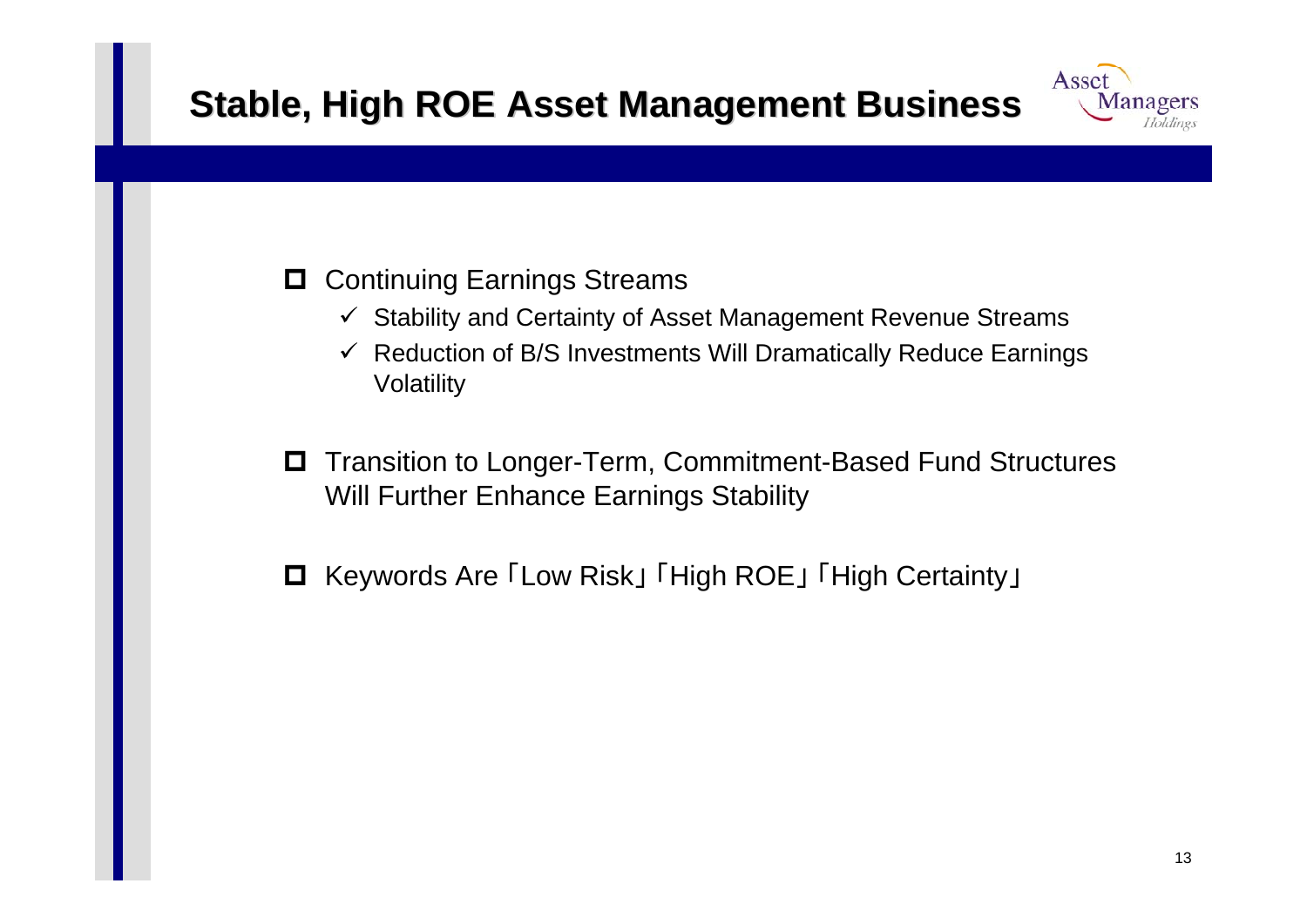#### **Streamlined Decisionmaking**



#### Corporate Reorganization

First Stage: New Management Structure from Nov. 1, 2008

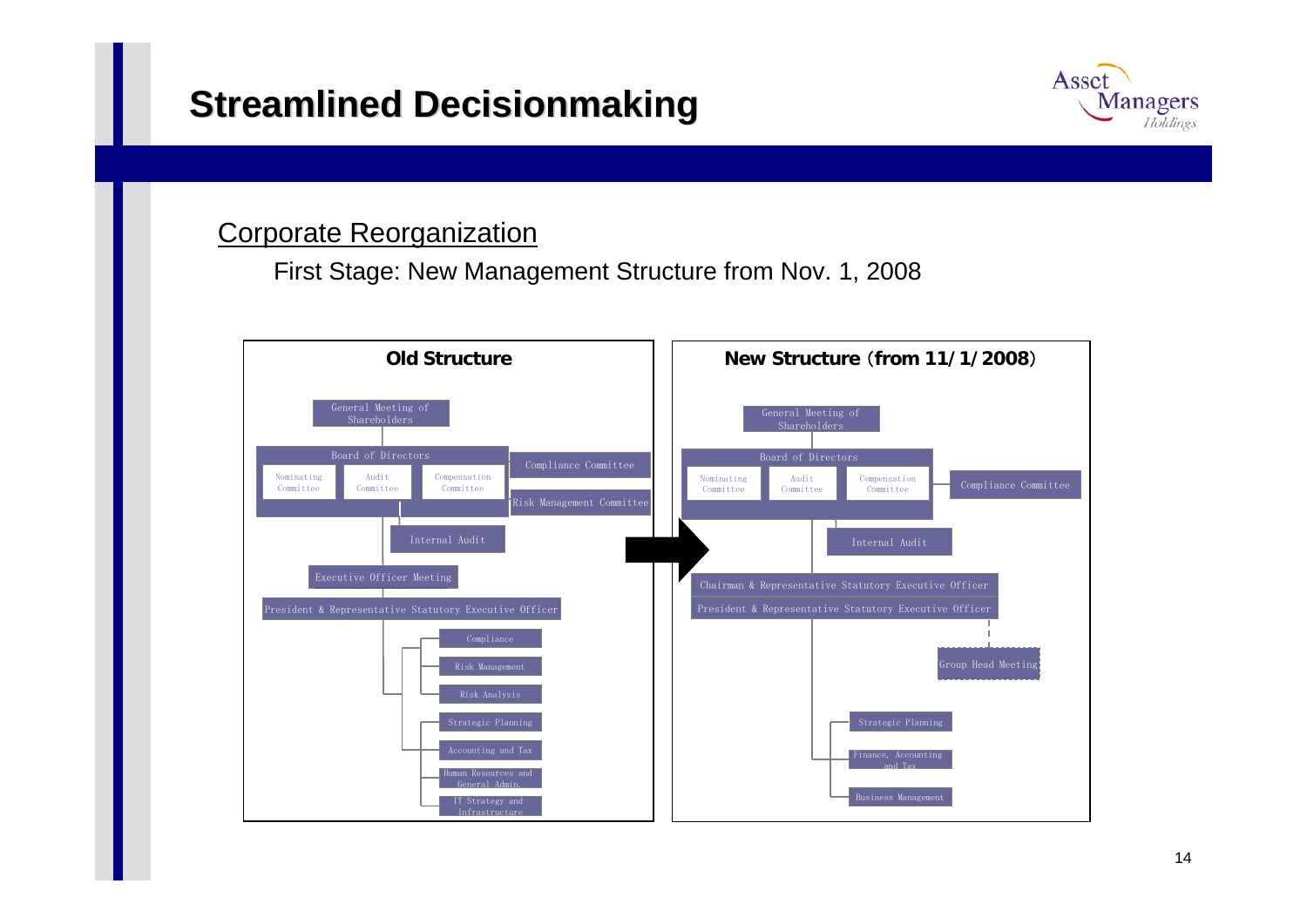#### Asset **Structural Profitability via Reduced Cost Structure Managers** Holdings

#### Create Structural Profitability with Cost Structure Below On-Going, Stable Revenues



Stable Revenues = Fixed Fund Management Fees (excluding Performance Fees) + Rental Income

**(Billion yen)**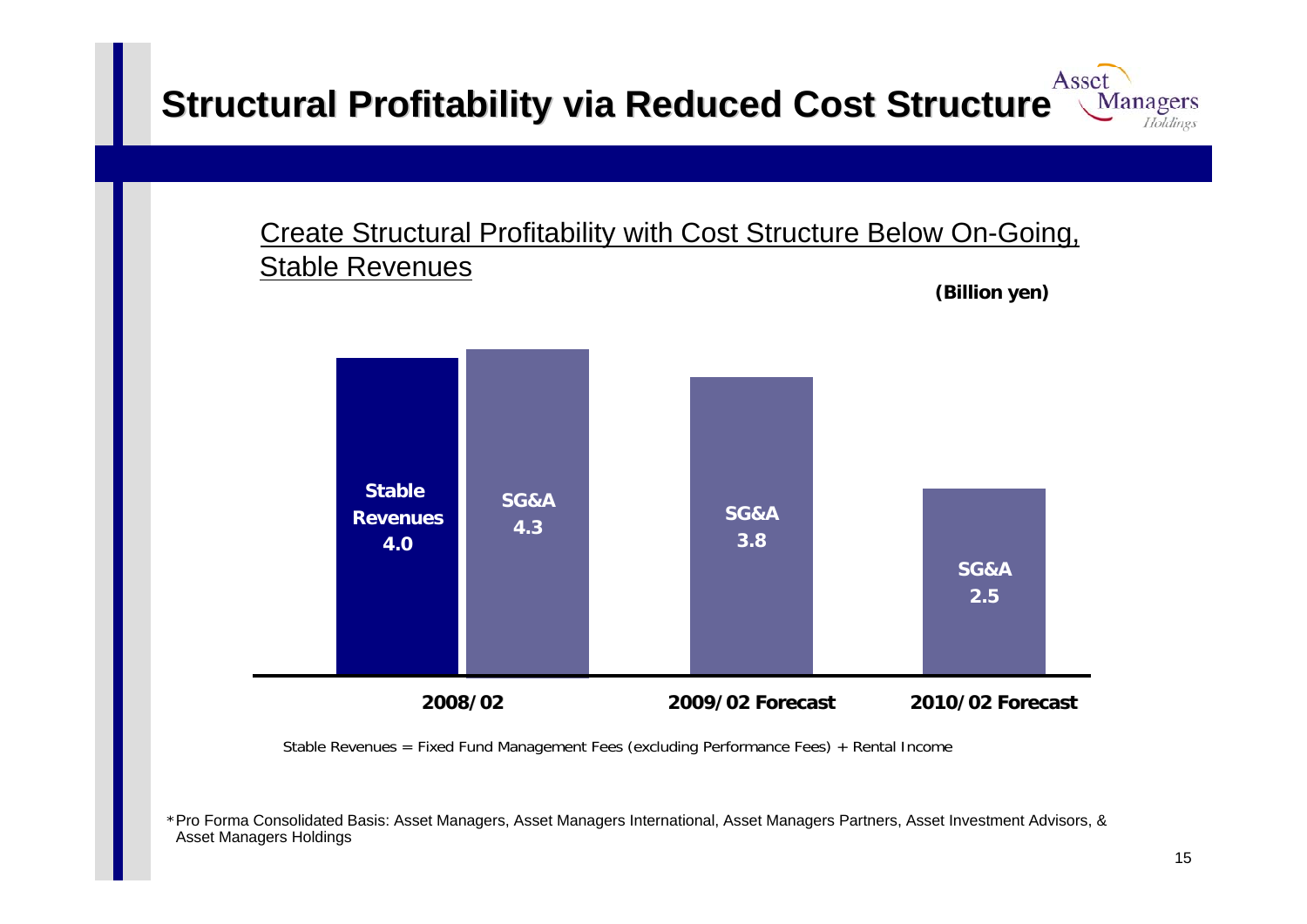

#### Introduction of Pro Forma Financials

Under Japanese accounting rules, SPCs in which we are a greater than 50% investor or SPCs for which we are the asset manager and no single equity investor holds more than 50% of the total investment must be consolidated onto our balance sheet.

As a result, because we must include client assets and liabilities from these consolidated SPCs, our statutory consolidated financials do not reflect the actual economic exposures of the firm.

In order to more accurately reflect the true economic exposures borne by our shareholders, from this quarter, in addition to our statutory consolidated and parent financials, we have introduced pro forma B/S and P&L financials that reflect direct economic exposures and results from our activities.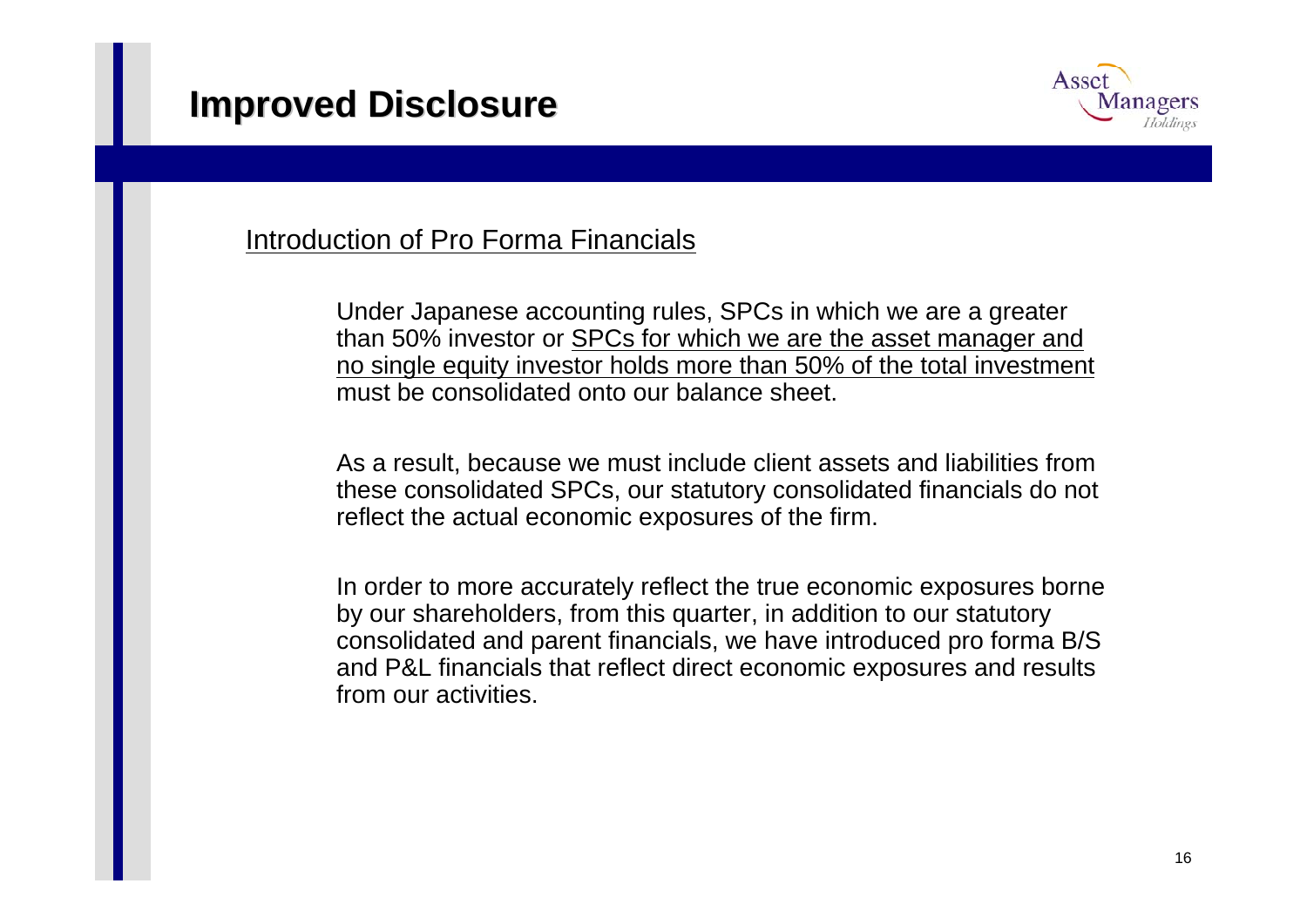### **Pro forma Pro forma Corporate Balance Sheet Corporate Balance Sheet**



| (Unit: Million yen)                 | Feb 2008 | <b>Aug 2008</b> | Change            | Reason                              |
|-------------------------------------|----------|-----------------|-------------------|-------------------------------------|
| Cash                                | 10,868   | 9,815           | $\triangle$ 1,053 |                                     |
| Investment (Real estate)            | 39,908   | 31,419          | ▲8,489            | Asset disposition                   |
| Investment (Domestic PE)            | 21,888   | 13,335          | ▲8,553            | Asset disposition                   |
| Investment (Overseas PE)            | 18,421   | 19,072          | $+651$            |                                     |
| Real estate held for sale           | 14,027   | 13,523          | ▲504              |                                     |
| Other                               | 6,046    | 7,729           | $+1,683$          |                                     |
| <b>Assets</b>                       | 111,158  | 94,893          | ▲16,265           |                                     |
|                                     |          |                 |                   |                                     |
| <b>Interest-Bearing Debt</b>        | 46,763   | 27,462          | ▲19,301           | <b>Repayment of Corporate Loans</b> |
| CB                                  | 13,000   | 13,000          | 0                 |                                     |
| Other                               | 3,859    | 3,498           | ▲361              |                                     |
| <b>Net Assets</b>                   | 47,535   | 50,933          | $+3,398$          |                                     |
| <b>Liabilities &amp; Net Assets</b> | 111,158  | 94,893          | ▲16,265           |                                     |
| <b>Net Asset Ratio</b>              | 42.8%    | 53.7%           |                   |                                     |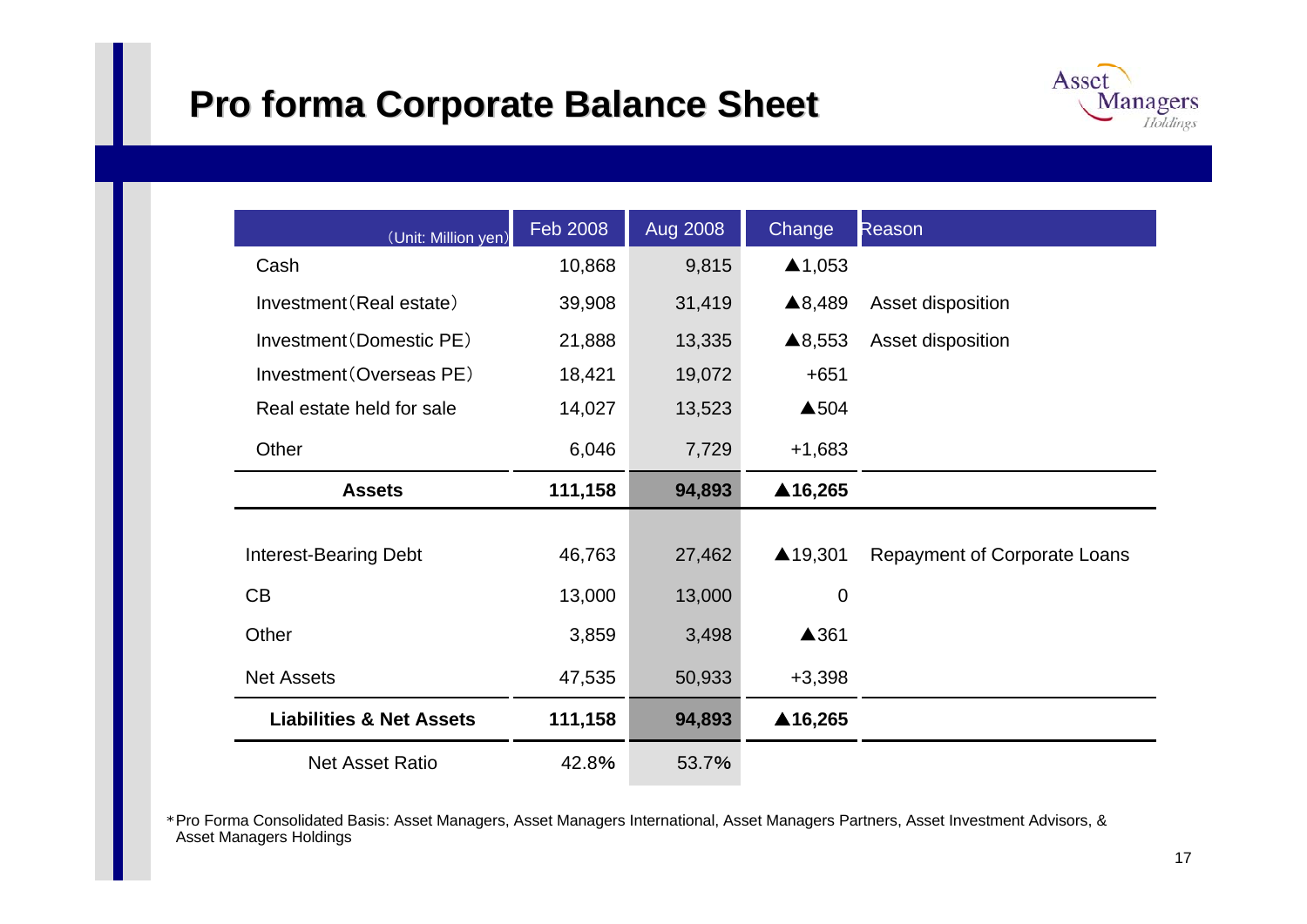### **Pro Forma Corporate P&L**



#### Current Period Net Loss Comes from Non-Cash Items

| (unit : Million yen)       | 1 <sup>st</sup> Half of<br><b>FY2008</b> | <b>Breakdown</b>                                                                                                                                                                      |
|----------------------------|------------------------------------------|---------------------------------------------------------------------------------------------------------------------------------------------------------------------------------------|
| <b>Net Sales</b>           | 9,301                                    |                                                                                                                                                                                       |
| <b>Gross Profit</b>        | 4,065                                    |                                                                                                                                                                                       |
| <b>SGA</b>                 | 3,623                                    | Bad debt allowance $\triangle$ 1,438                                                                                                                                                  |
| <b>Operating Income</b>    | 443                                      |                                                                                                                                                                                       |
| Non-operating Items        | 33                                       |                                                                                                                                                                                       |
| Ordinary Income            | 476                                      |                                                                                                                                                                                       |
| <b>Extraordinary Items</b> | $\Delta$ 3,383                           | Loss on sales of investment securities $\triangle 476$<br>Impairment of investment securities $\triangle 1,026$<br>Allowance for losses on investment in subsidiary<br>$\Delta$ 1,257 |
| <b>Tax Expense</b>         | $\Delta 600$                             |                                                                                                                                                                                       |
| <b>Net Loss</b>            | $\Delta$ 2,307                           |                                                                                                                                                                                       |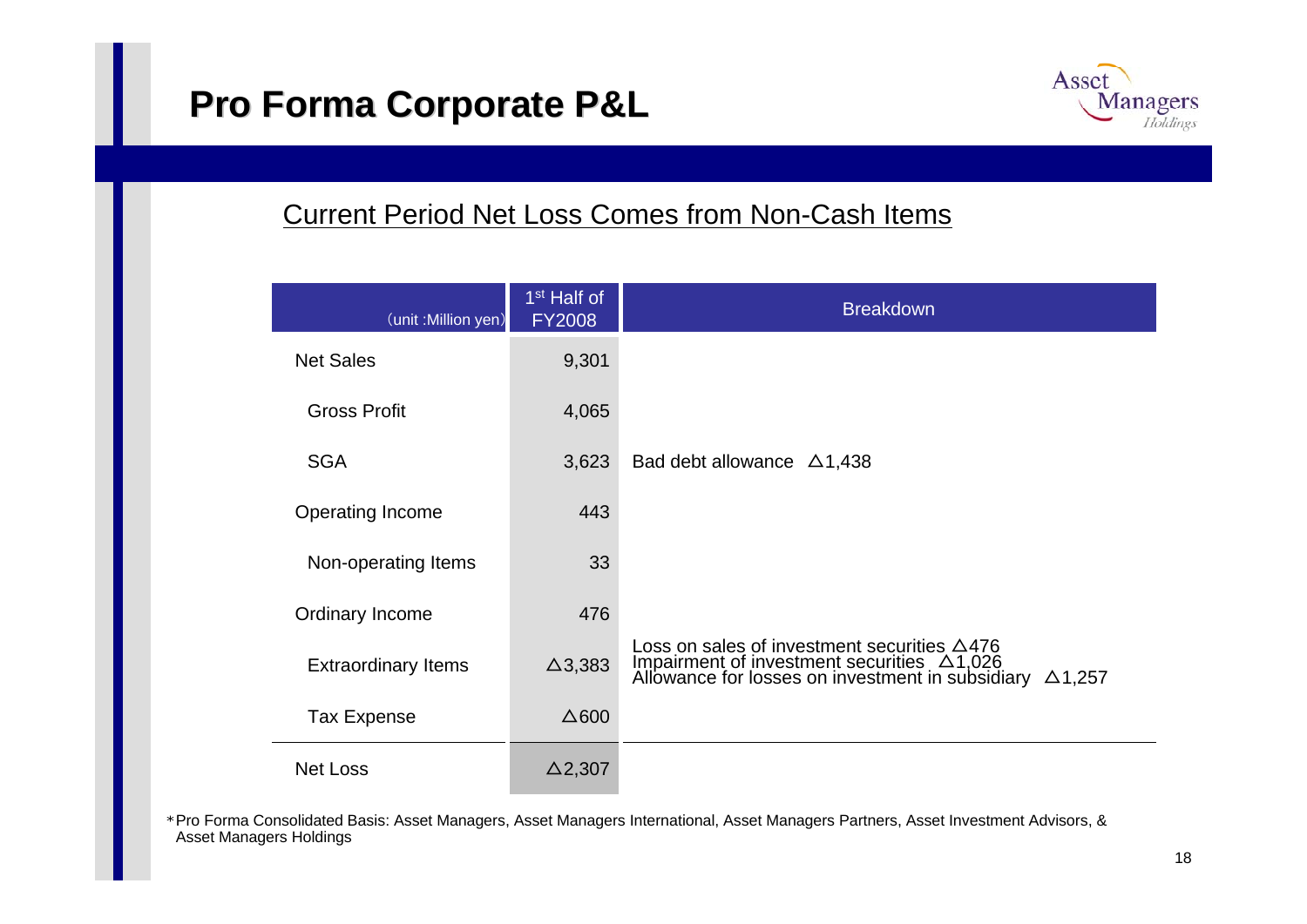#### **Global Investor Relations Global Investor Relations**



0 Significant Differentiation Opportunity

- 0 Broaden Shareholder Base into the Global Investor Community
	- $\checkmark$ Detailed English Language Disclosure
	- $\checkmark$  Global Standards of Best Practice
	- $\checkmark$  English Language Analyst Meetings and Conference Calls
	- $\checkmark$  Overseas Marketing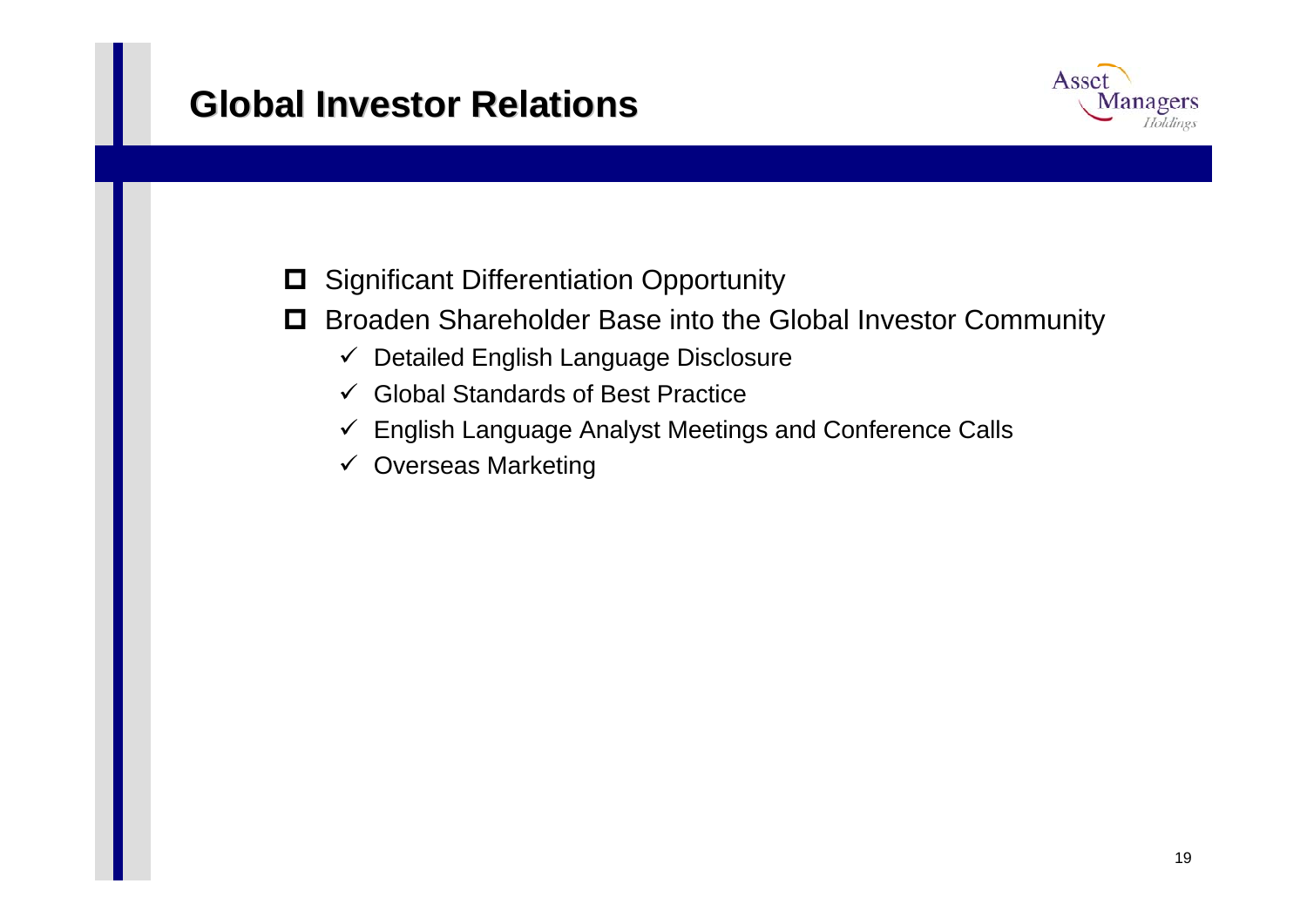#### **Distributions to Shareholders Distributions to Shareholders**



- 0. With B/S Shrinkage, Return Excess Equity to Shareholders via Dividends, Special Dividends, and Stock Repurchase
- Pure Asset Manager Model Does Not Require Significant Capital

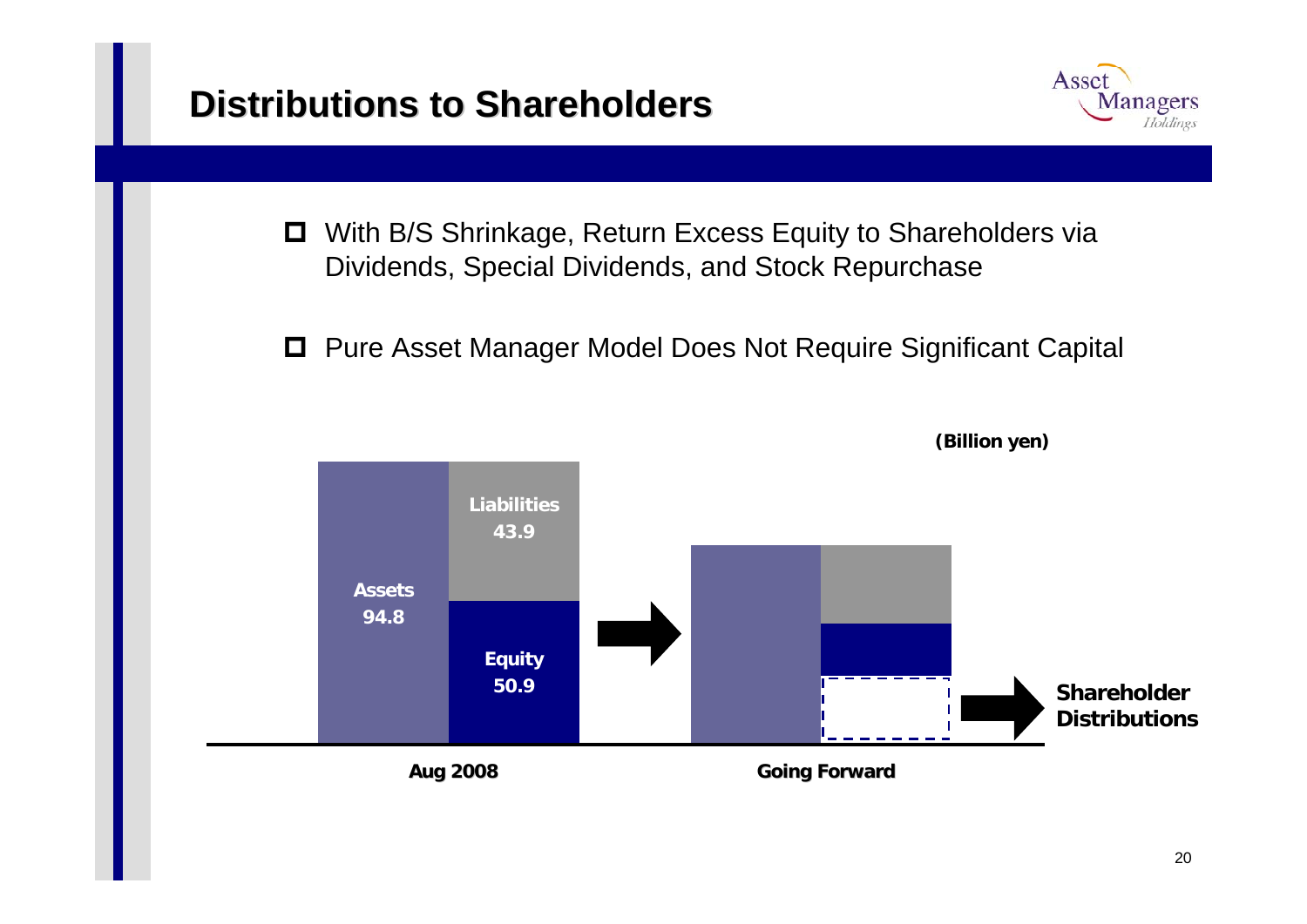

### Appendix (Financial Data)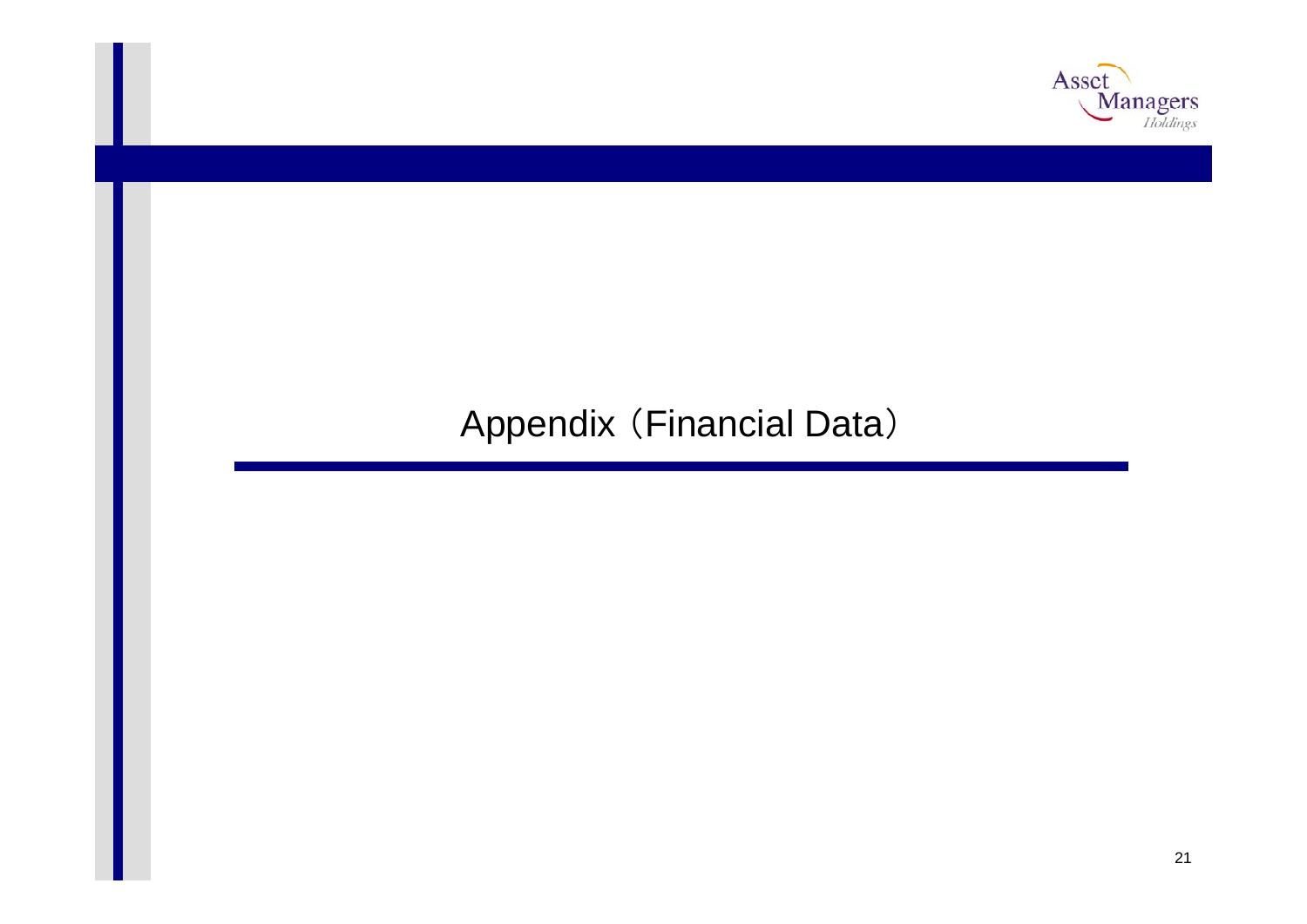#### **Consolidated Consolidated Balance Sheet Balance Sheet**



| (unit: million yen)        | <b>February 2008</b><br>[A] | <b>May 2008</b><br>$[B]$ | <b>August 2008</b><br>[C] | <b>August 2008</b><br><b>Ratio</b> | C versus A |
|----------------------------|-----------------------------|--------------------------|---------------------------|------------------------------------|------------|
| <b>Current assets</b>      | 238,677                     | 233,910                  | 210,827                   | $90.2\%$                           | 88.3%      |
| Cash and equivalents       | 33,113                      | 28,095                   | 29,293                    | 12.5%                              | 88.5%      |
| Inventories                | 156,531                     | 162,554                  | 146.685                   | 62.7%                              | 93.7%      |
| Loans                      | 2.029                       | 1.994                    | 1,302                     | $0.6\%$                            | 64.2%      |
| Securities investments     | 37,923                      | 33,996                   | 26,236                    | 11.2%                              | 69.2%      |
| <b>Others</b>              | 9,078                       | 7,269                    | 7,309                     | 3.1%                               | 80.5%      |
| <b>Fixed assets</b>        | 25,674                      | 21,472                   | 22,803                    | $9.8\%$                            | 89.0%      |
| Property and equipment     | 6,530                       | 5,819                    | 8,389                     | 3.6%                               | 128.5%     |
| Intangible fixed assets    | 723                         | 664                      | 691                       | $0.3\%$                            | 95.5%      |
| Investments & other assets | 18,420                      | 14,988                   | 13,722                    | 5.9%                               | 74.7%      |
| <b>Deferred assets</b>     | <b>329</b>                  | 338                      | 229                       | $0.1\%$                            | 69.5%      |
| <b>Total assets</b>        | 264,681                     | 255,720                  | 233,859                   | 100.0%                             | 88.4%      |

|             | <b>Current liabilities</b>                 | 84,207  | 75,833       | 65,423         | 28.0%          | 77.7%           |
|-------------|--------------------------------------------|---------|--------------|----------------|----------------|-----------------|
|             | Short-term borrowings                      | 31,703  | 19,685       | 13,802         | 5.9%           | 43.5%           |
|             | Long-term borrowings (due within one year) | 4,888   | 4,032        | 6,846          | 2.9%           | 140.1%          |
|             | Corporate bonds (due within one year)      | 7,466   | 7,466        | 2,467          | 1.1%           | 33.0%           |
|             | Short-term non-recourse $loans1$           | 33,593  | 37,722       | 35,118         | 15.0%          | 104.5%          |
|             | <b>Others</b>                              | 6,556   | 6,925        | 7,188          | 3.0%           | 109.6%          |
| Liabilities | <b>Non-current liabilities</b>             | 103,890 | 108,133      | 101,960        | 43.6%          | 98.1%           |
|             | Corporate bonds                            | 3,168   | 3,068        | 2,934          | 1.3%           | 92.6%           |
|             | Convertible bonds                          | 17,025  | 17,025       | 17,025         | 7.3%           | 100.0%          |
|             | Long-term borrowings                       | 11,042  | 10,846       | 13,346         | 5.7%           | 120.9%          |
|             | Long-term non-recourse loans <sup>2</sup>  | 65,441  | 69,018       | 61,073         | 26.1%          | 93.3%           |
|             | Others                                     | 7,213   | 8,174        | 7,582          | 3.2%           | 105.1%          |
|             | <b>Total liabilities</b>                   | 188,098 | 183,966      | 167,384        | 71.6%          | 89.0%           |
|             | Common stock                               | 16,583  | 16,583       | 19,083         | 8.2%           | 115.1%          |
|             | Capital surplus                            | 16,429  | 16,429       | 18,929         | 8.1%           | 115.2%          |
| Net         | Retained earnings                          | 18,685  | 19,218       | 13,587         | 5.9%           | 72.7%           |
|             | Valuation & translation adjustments        | 461     | $\Delta$ 953 | $\Delta$ 1,713 | $\Delta 0.7\%$ | $\Delta$ 371.5% |
| assets      | Minority interests                         | 24,277  | 20,296       | 16,444         | 7.0%           | 67.7%           |
|             | Others                                     | 146     | 179          | 143            | 0.1%           | 97.6%           |
|             | <b>Total net assets</b>                    | 76,583  | 71,754       | 66,475         | 28.4%          | 86.8%           |

Assets

<sup>1</sup> Sum of short-term non-recourse loans, the current portion of long-term non-recourse loans, and non-recourse bonds redeemable within one year

2 Sum of long-term non-recourse loans and long-term non-recourse bonds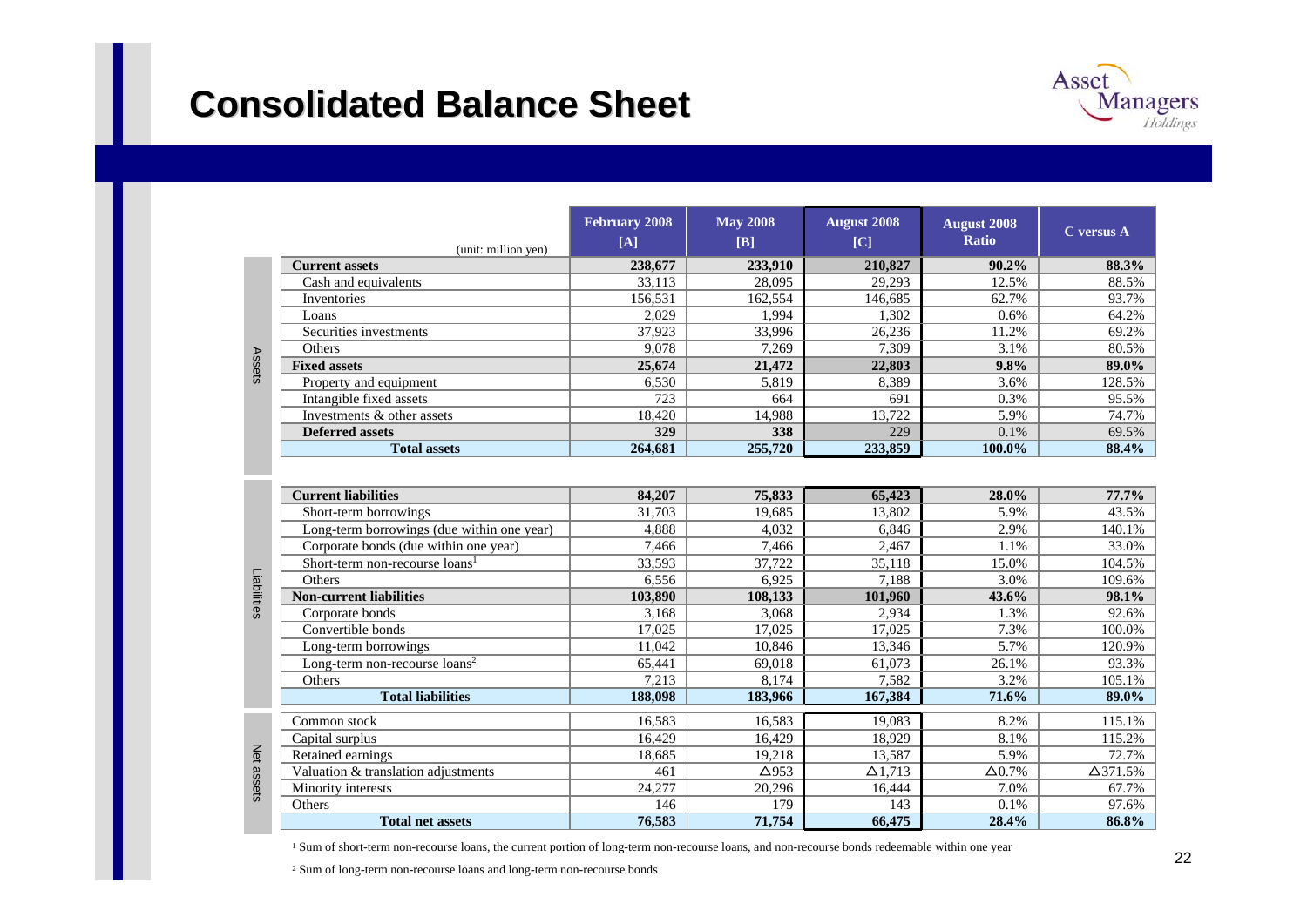#### **Consolidated Assets Consolidated Assets**



| (unit: million yen)                           |         | Feb 2008 [A]                    |                            |         | <b>May 2008 [B]</b>             |                                   |         | Aug 2008 [C]                    |                            | Change (A to C)            |
|-----------------------------------------------|---------|---------------------------------|----------------------------|---------|---------------------------------|-----------------------------------|---------|---------------------------------|----------------------------|----------------------------|
| Inventories                                   | Amount  | Outside investors'<br>interests | The Company's<br>interests | Amount  | Outside investors'<br>interests | The Company's<br>interests        | Amount  | Outside investors'<br>interests | The Company's<br>interests | The Company's<br>interests |
| Development (Domestic Real Estate)            | 43,946  | 28,985                          | 14,961                     | 33,650  | 24,738                          | 8,912                             | 25,979  | 18,056                          | 7,923                      | $\Delta$ 7,038             |
| Completed (Domestic Real Estate))             | 105,793 | 71,950                          | 33,843                     | 122,028 | 85,081                          | 36,947                            | 113,830 | 80,767                          | 33,063                     | $\Delta$ 780               |
| Domestic private equity                       | 3,636   | $\overline{\phantom{0}}$        | 3,636                      | 3,677   | $\overline{0}$                  | 3,677                             | 3,677   | $\boldsymbol{0}$                | 3,677                      | 41                         |
| Overseas real estate                          | 3,156   | 2,576                           | 580                        | 3,199   | 2,619                           | 580                               | 3,199   | 2,619                           | 580                        |                            |
| Total                                         | 156,531 | 103,511                         | 53,020                     | 162,554 | 112,438                         | 50,116                            | 146,685 | 101,442                         | 45,243                     | $\Delta$ 7,777             |
| Securities investments (Current)              | Amount  | Outside investors'<br>interests | The Company's<br>interests | Amount  | Outside investors'<br>interests | The Company's<br><i>interests</i> | Amount  | Outside investors'<br>interests | The Company's<br>interests | The Company's<br>interests |
| Development (Domestic Real Estate)            | 1,735   | $\overline{\phantom{0}}$        | 1,735                      | 1,605   | $\overline{\phantom{0}}$        | 1,605                             | 1,696   | $\overline{\phantom{0}}$        | 1,696                      | $\Delta$ 39                |
| Completed(Domestic Real Estate)               | 3,028   |                                 | 3,028                      | 2,808   |                                 | 2,808                             | 2,878   | $\overline{\phantom{0}}$        | 2,878                      | $\Delta$ 150               |
| Listed domestic companies                     | 5,390   | 145                             | 5,245                      | 2,927   | 121                             | 2,806                             | 2,256   | 120                             | 2,136                      | $\Delta$ 3,109             |
| Unlisted domestic companies                   | 11,131  | 2,049                           | 9,082                      | 10,971  | 2,049                           | 8,922                             | 5,687   | $\overline{\phantom{0}}$        | 5,687                      | $\Delta$ 3,395             |
| Listed overseas companies                     | 7,909   | 860                             | 7,049                      | 7,532   | 726                             | 6,806                             | 6,019   | 480                             | 5,539                      | $\Delta$ 1,510             |
| Unlisted overseas companies                   | 8,730   | $\overline{\phantom{0}}$        | 8,730                      | 8,153   | $\overline{\phantom{0}}$        | 8,153                             | 7,700   | $\overline{\phantom{0}}$        | 7,700                      | $\Delta$ 1,030             |
| Total                                         | 37,923  | 3,054                           | 34,869                     | 33,996  | 2,896                           | 31,100                            | 26,236  | 600                             | 25,636                     | $\Delta$ 9,233             |
| Loans                                         | Amount  | Outside investors'<br>interests | The Company's<br>interests | Amount  | Outside investors'<br>interests | The Company's<br>interests        | Amount  | Outside investors'<br>interests | The Company's<br>interests | The Company's<br>interests |
| Domestic real estate-related                  | 900     |                                 | 900                        | 600     | $\overline{\phantom{0}}$        | 600                               | 600     | $\overline{\phantom{0}}$        | 600                        | $\Delta 300$               |
| Private equity-related                        | 1.129   |                                 | 1,129                      | 1,394   | $\qquad \qquad -$               | 1,394                             | 702     | -                               | 702                        | $\Delta$ 427               |
| Total                                         | 2.029   | $\qquad \qquad -$               | 2.029                      | 1.994   | $\qquad \qquad -$               | 1.994                             | 1.302   | $\overline{\phantom{0}}$        | 1.302                      | $\Delta$ 727               |
| Securities investments (Long-term)            | Amount  | Outside investors'<br>interests | The Company's<br>interests | Amount  | Outside investors'<br>interests | The Company's<br>interests        | Amount  | Outside investors'<br>interests | The Company's<br>interests | The Company's<br>interests |
| Investments in listed domestic companies      | 3,425   | $\overline{\phantom{a}}$        | 3,425                      | 1,544   | $\qquad \qquad -$               | 1,544                             | 816     | $\overline{\phantom{0}}$        | 816                        | $\Delta$ 2,609             |
| Investments in unlisted domestic<br>companies | 980     |                                 | 980                        | 695     | $\overline{\phantom{0}}$        | 695                               | 270     |                                 | 270                        | $\Delta$ 710               |
| CITIC International Assets Management         | 8,297   |                                 | 8,297                      | 7,549   | —                               | 7,549                             | 8,073   | $\overline{\phantom{0}}$        | 8,073                      | $\Delta$ 224               |
| Jia Sheng Limited                             | 1,817   |                                 | 1,817                      | 1,247   |                                 | 1,247                             | 306     | $\overline{\phantom{0}}$        | 306                        | $\Delta$ 1,511             |
| Others                                        | 1.388   | $\overline{\phantom{0}}$        | 1,388                      | 1.036   | $\overline{\phantom{0}}$        | 1,036                             | 1.457   | $\overline{\phantom{0}}$        | 1,414                      | 69                         |
| Total                                         | 15,907  |                                 | 15,907                     | 12,071  |                                 | 12,071                            | 10.879  | $\qquad \qquad -$               | 10,879                     | $\Delta$ 4,985             |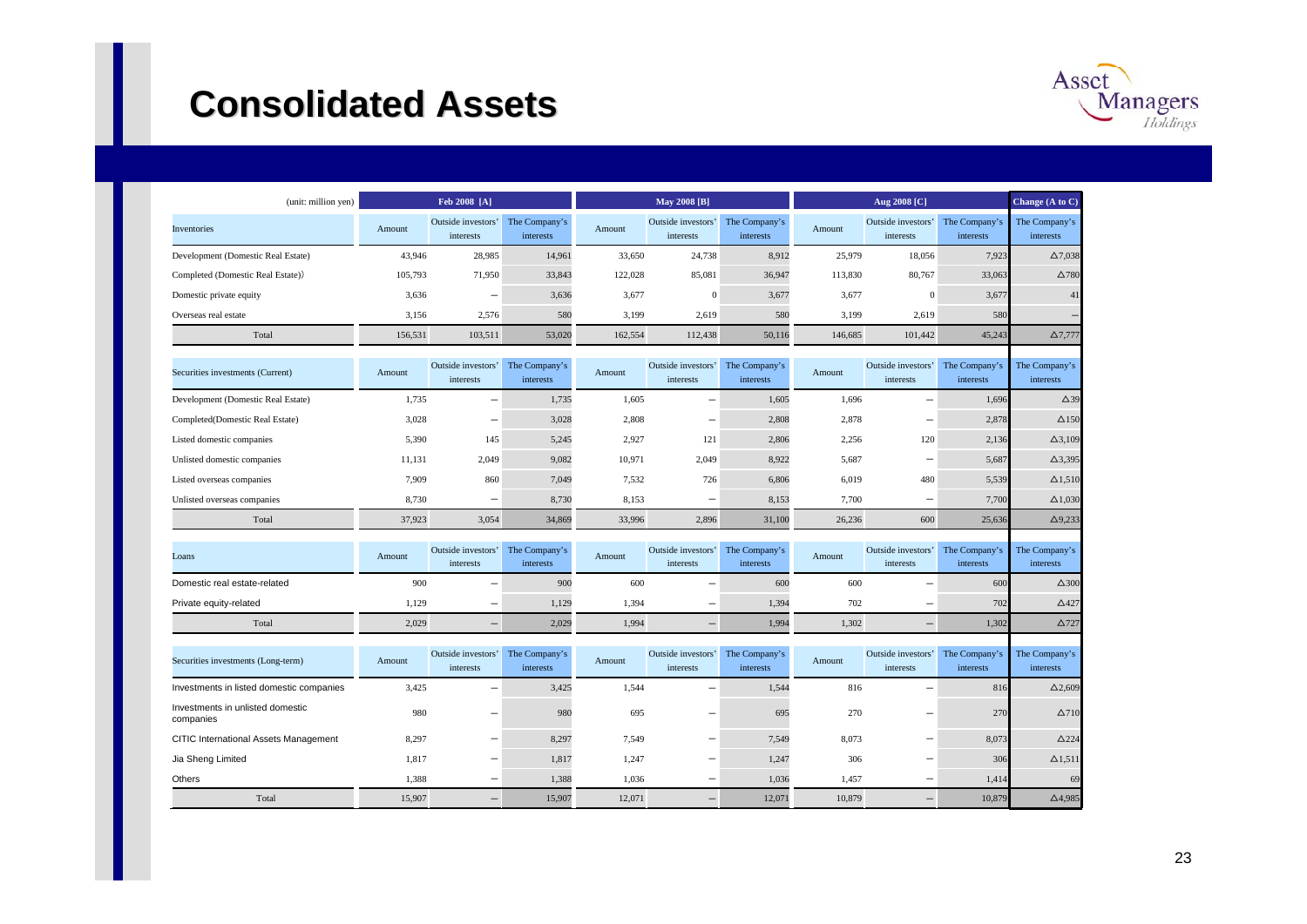#### **Consolidated Consolidated Liabilities & Cash Position Liabilities & Cash Position**

| Asset |                             |
|-------|-----------------------------|
|       | <b>Managers</b><br>Holdings |

|              |                               |                     |                 |                 |                 |                        |                         | Change in 1 <sup>st</sup> half of FY2008 |                |
|--------------|-------------------------------|---------------------|-----------------|-----------------|-----------------|------------------------|-------------------------|------------------------------------------|----------------|
|              |                               | (unit: million yen) | <b>Feb 2008</b> | <b>May 2008</b> | <b>Aug 2008</b> | Due within<br>one year | Due in over<br>one year | <b>Amount</b>                            | Ratio          |
|              | Corporate debt                |                     | 74,294          | 60,644          | 53,582          | 20,276                 | 33,305                  | $\Delta$ 20,711                          | $\Delta$ 27.9% |
|              | <b>Interest-bearing debts</b> |                     | 57,269          | 43,619          | 36,557          | 20,276                 | 16,280                  | $\Delta$ 20,711                          | $\Delta$ 36.2% |
|              | Short-term borrowings         |                     | 30,703          | 18,205          | 12,822          | 12,822                 | —                       | $\Delta$ 17,880                          | $\Delta$ 58.2% |
|              | Long-term borrowings          |                     | 15,931          | 14,879          | 18,333          | 4,986                  | 13,346                  | 2,402                                    | 15.1%          |
|              | <b>Bonds</b>                  |                     | 10,634          | 10,534          | 5,401           | 2,467                  | 2,934                   | $\Delta$ 5,233                           | $\Delta$ 49.2% |
|              | <b>Corporate CB</b>           |                     | 17,025          | 17,025          | 17,025          |                        | 17,025                  |                                          |                |
|              | <b>Fund debt</b>              |                     | 99,034          | 108,221         | 99,031          | 37,958                 | 61,073                  | $\Delta$ 3                               | $\Delta1.9\%$  |
|              | Short-term borrowings         |                     | 1,000           | 1,480           | 980             | 980                    | —                       | $\Delta 20$                              | $\Delta 2.0%$  |
|              | Long-term borrowings          |                     |                 | —               | 1,859           | 1,859                  | —                       | 1,859                                    |                |
|              | Short-term non-recourse loans |                     | 4,090           | 4,417           | 7,417           | 7,417                  | -                       | 3,327                                    | 81.3%          |
|              | Long-term non-recourse loans  |                     | 51,280          | 65,060          | 54,964          | 17,329                 | 37,635                  | 3,684                                    | 7.2%           |
|              | Non-recourse bonds            |                     | 42,664          | 37,264          | 33,810          | 10,372                 | 23,438                  | $\Delta$ 8,854                           | $\Delta$ 20.8% |
| <b>Total</b> |                               |                     | 173,328         | 168,865         | 152,613         | 58,234                 | 94,378                  | $\Delta$ 20,714                          | $\Delta$ 12.0% |

| <b>Cash and equivalents</b> | . 887 | 1.502 | 14,592 |
|-----------------------------|-------|-------|--------|
|-----------------------------|-------|-------|--------|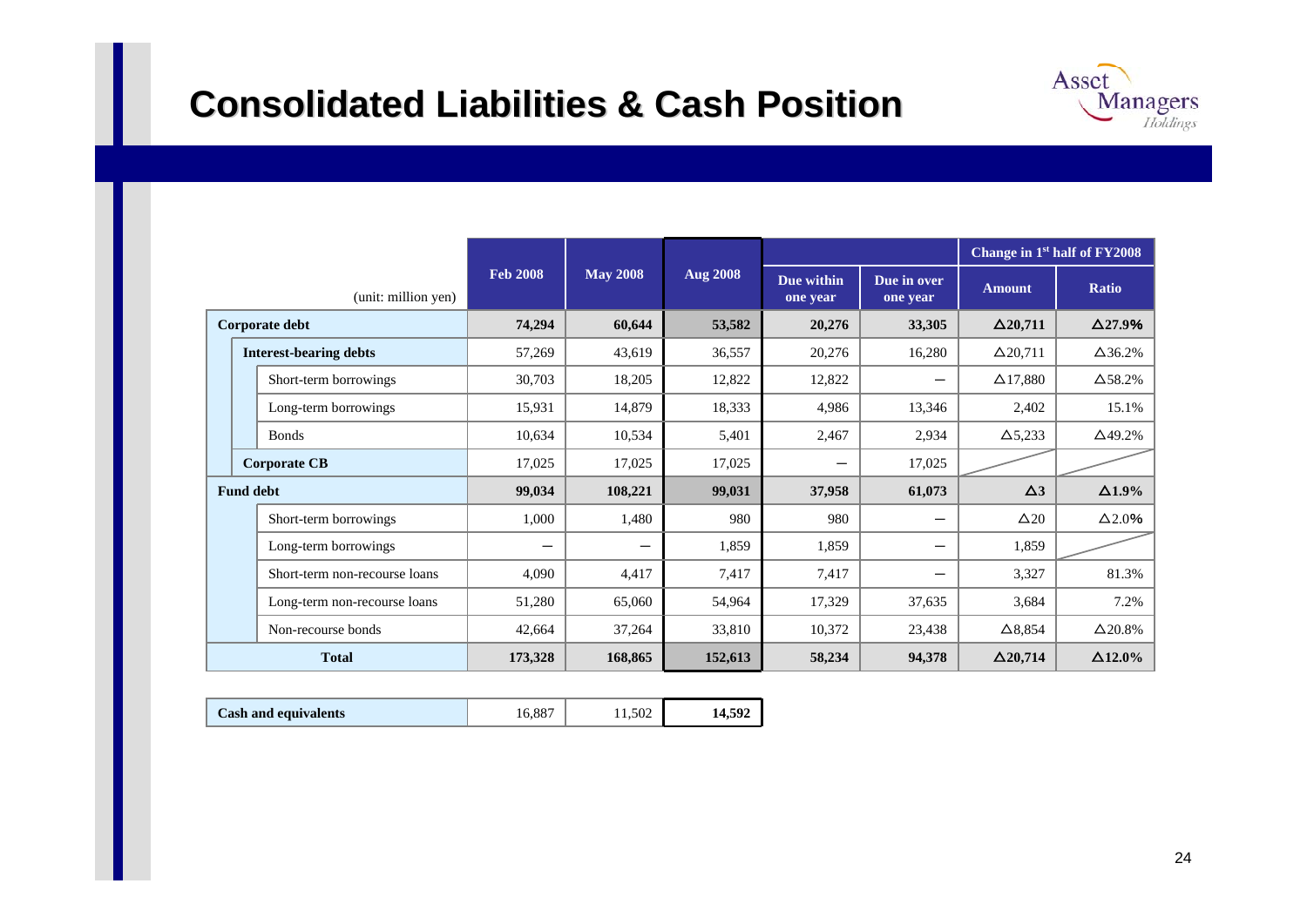#### **Consolidated P&L Consolidated P&L**



|                            |                                  | <b>FY2007</b>  |                      | <b>FY2008</b>     |            |
|----------------------------|----------------------------------|----------------|----------------------|-------------------|------------|
|                            | (unit: million yen)              | Interim [A]    | <b>Full-Year [B]</b> | Interim [C]       | C versus A |
| <b>Sales</b>               |                                  | 41,947         | 70,833               | 37,030            | 88.3%      |
|                            | <b>Real Estate</b>               | 33,572         | 52,108               | 31,410            | 93.6%      |
|                            | Private Equity                   | 6,067          | 14,158               | 3.477             | 57.3%      |
|                            | Other                            | 2,308          | 4,566                | 2,141             | 92.78%     |
|                            | <b>Cost of sales</b>             | 22,063         | 41,292               | 31,763            | 144.0%     |
|                            | <b>Gross profit</b>              | 19,884         | 29,541               | 5,266             | 26.5%      |
|                            | <b>Real Estate</b>               | 15,276         | 22,771               | 9,860             | 64.6%      |
|                            | Private Equity                   | 3,002          | 3,634                | $\Delta$ 6,166    |            |
|                            | Other                            | 1,606          | 3,135                | 1,571             | 97.8%      |
| SG&A                       |                                  | 6,617          | 13,265               | 6,837             | 103.3%     |
|                            | Operating income $(\Delta$ loss) | 13,267         | 16,276               | $\Delta$ 1,570    |            |
|                            | Non-operating items              | $\Delta$ 1,115 | $\Delta 2,639$       | $\Delta$ 1,855    |            |
|                            | Ordinary income (△loss)          | 12,152         | 13,637               | $\Delta$ 3,426    |            |
|                            | Extraordinary items              | 2,157          | 2,344                | $\Delta$ 2,842    |            |
| Pre-tax income             |                                  | 14,309         | 15,982               | $\Delta$ 6,268    |            |
| Tax                        |                                  | 3,903          | 4,735                | 291               |            |
| Net income $(\Delta$ loss) |                                  | 4,667          | 5,505                | $\Delta$ 4,477    |            |
|                            |                                  |                |                      |                   |            |
| EPS (Yen)                  |                                  | 8,804.51       | 10,386.15            | $\Delta 8,178.60$ |            |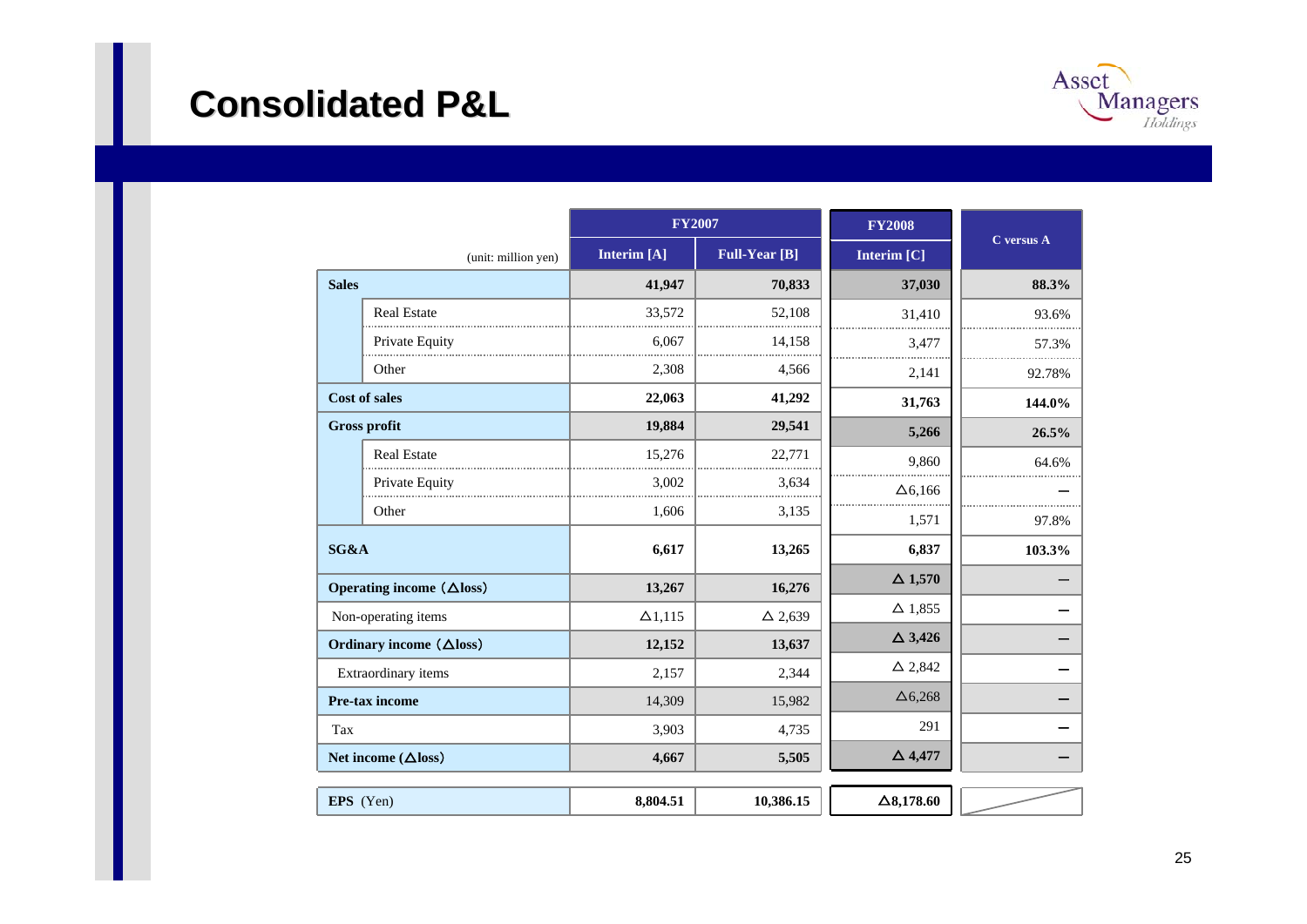#### **Consolidated P&L Consolidated P&L –Real Estate Real Estate**



|                                   |                                  | <b>FY2007</b> |                      | <b>FY2008</b> |            |
|-----------------------------------|----------------------------------|---------------|----------------------|---------------|------------|
|                                   | (unit: million yen))             | Interim [A]   | <b>Full-Year [B]</b> | Interim [C]   | C versus A |
|                                   | <b>Sales (Real Estate)</b>       | 33,572        | 52,108               | 31,410        | 93.6%      |
|                                   | Acquisition fees                 | 42            | 100                  | 45            | 107.5%     |
|                                   | Management fees                  | 941           | 1.723                | 818           | 86.9%      |
|                                   | Disposition fees                 | 98            | 123                  |               | 0.0%       |
|                                   | Pass-through income              | 4,894         | 9,433                | 3,278         | 67.0%      |
|                                   | Sales of investments             | 23,072        | 31,814               | 22,470        | 97.4%      |
|                                   | Rental income                    | 4,521         | 8,913                | 4,797         | 106.1%     |
|                                   | Cost of goods sold (Real Estate) | 18,295        | 29,337               | 21,550        | 117.8%     |
|                                   | Costs related to fee income      | 22.1          | 424                  | 208           | 94.3%      |
|                                   | Pass-through costs               | 2.142         | 3,878                | 1,276         | 59.6%      |
|                                   | Costs of investments sold        | 15.053        | 23.186               | 18.943        | 125.8%     |
|                                   | Costs related to rental income   | 878           | 1,847                | 1,121         | 127.7%     |
| <b>Gross profit (Real Estate)</b> |                                  | 15,276        | 22,771               | 9,860         | 64.6%      |
|                                   | Fees                             | 861           | 1,523                | 655           | 76.1%      |
|                                   | Pass-through incomes             | 2,751         | 5,555                | 2,001         | 72.7%      |
|                                   | Sales of investments             | 8,019         | 8,627                | 3,527         | 44.0%      |
|                                   | Rent                             | 3,643         | 7,065                | 3,675         | 100.9%     |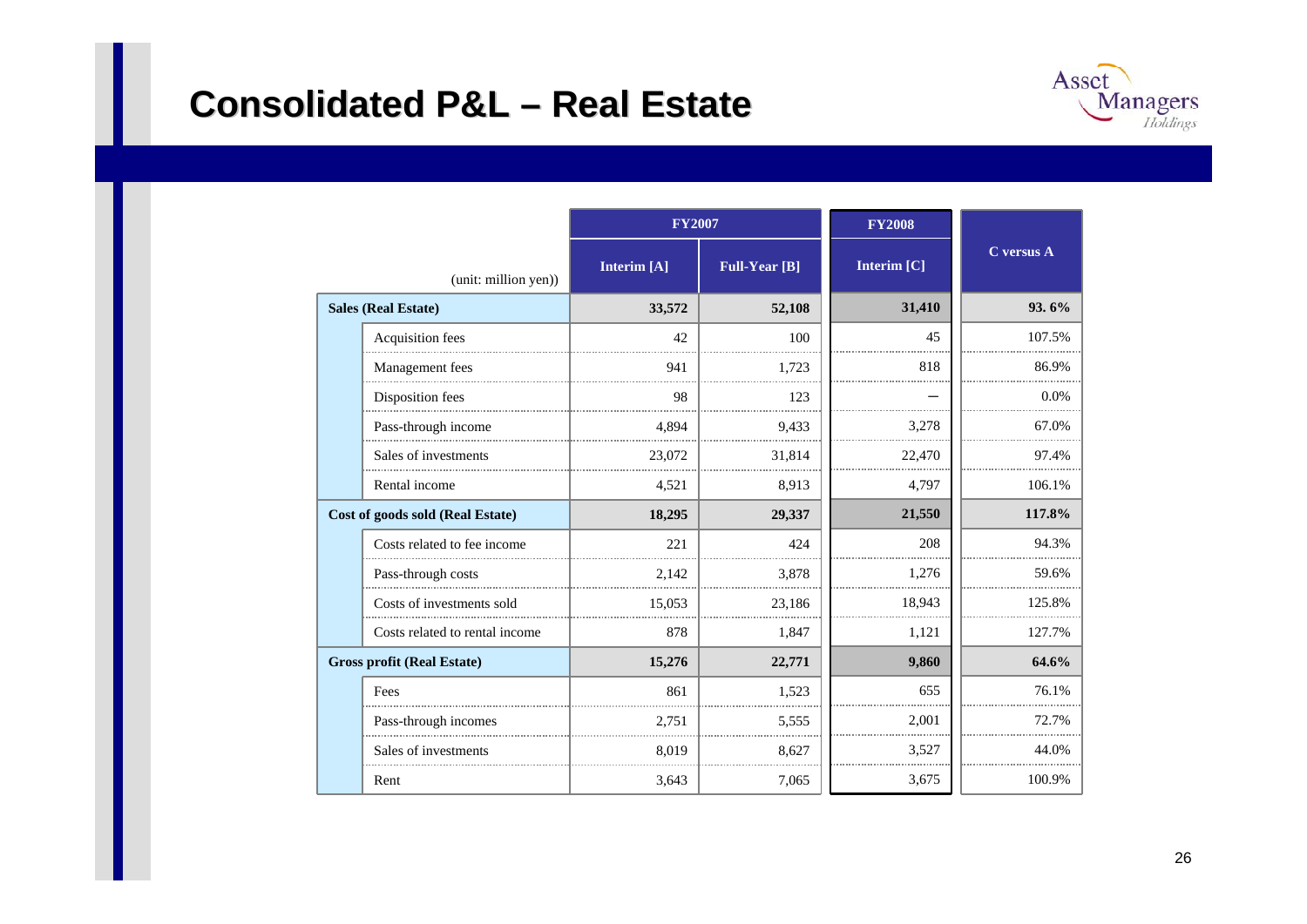### **Consolidated P&L – Private Equity**



|                                      |                               | <b>FY2007</b> |                      | <b>FY2008</b>  |            |
|--------------------------------------|-------------------------------|---------------|----------------------|----------------|------------|
| (unit: million yen)                  |                               | Interim [A]   | <b>Full-Year</b> [B] | Interim [C]    | C versus A |
|                                      | <b>Sales (Private Equity)</b> | 6,067         | 14,158               | 3,477          | 57.3%      |
|                                      | Domestic                      | 1,599         | 7,662                | 2,883          | 180.3%     |
|                                      | Overseas                      | 4,468         | 6,495                | 594            | 13.3%      |
| Cost of goods sold (Private Equity)  |                               | 3,065         | 10,523               | 9,644          | 314.6%     |
|                                      | Domestic                      | 1,238         | 5,509                | 8,647          | 698.5%     |
|                                      | Overseas                      | 1,826         | 5,067                | 996            | 54.5%      |
| <b>Gross profit (Private Equity)</b> |                               | 3,002         | 3,634                | $\Delta 6,166$ |            |
|                                      | Domestic                      | 360           | 2,206                | $\Delta$ 5,764 |            |
|                                      | Overseas                      | 2,641         | 1,428                | $\Delta$ 401   |            |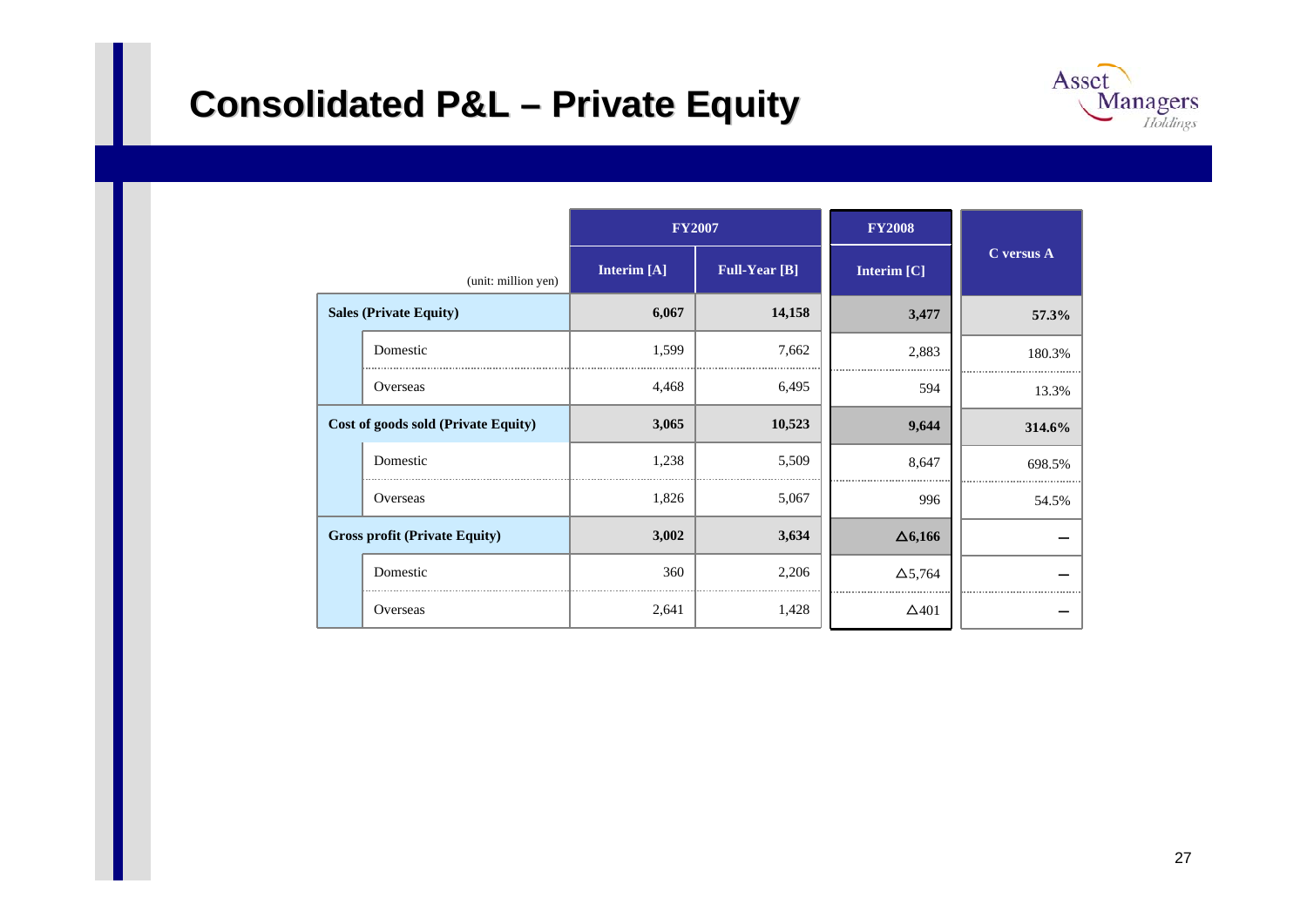#### **Consolidated Balance Sheet Forecast Consolidated Balance Sheet Forecast**



| <b>Feb 2008</b><br>(Actual) | <b>May 2008</b><br>(Actual) | <b>Aug 2008</b><br>(Actual) | <b>Feb 2009</b><br>(forecast) | <b>Forecast Change</b><br>from Feb 2008<br>to Feb 2009 |
|-----------------------------|-----------------------------|-----------------------------|-------------------------------|--------------------------------------------------------|
| Amount                      | Amount                      | Amount                      | Amount                        | Amount                                                 |
| 58,269                      | 45,099                      |                             | 24,000                        | $\Delta$ 34,269                                        |
| 17,025                      | 17,025                      | 17,025                      | 13,000                        | $\Delta$ 4,025                                         |
| 98,034                      | 106,741                     | 96,191                      | 92,000                        | $\Delta$ 6,034                                         |
|                             | 168,865                     |                             | 129,000                       | $\Delta$ 44,328                                        |
|                             |                             | 173,328                     |                               | 39,396<br>152,613                                      |

| Cash and equivalents |
|----------------------|
|----------------------|

\* The forecast decrease in corporate CBs as of February 28, 2009 assumes full exercise of the investor put option for early redemption on the Asset Investors CB maturing December 22, 2010 (balance of ¥4,025 million).

Asset

**Managers** Holdings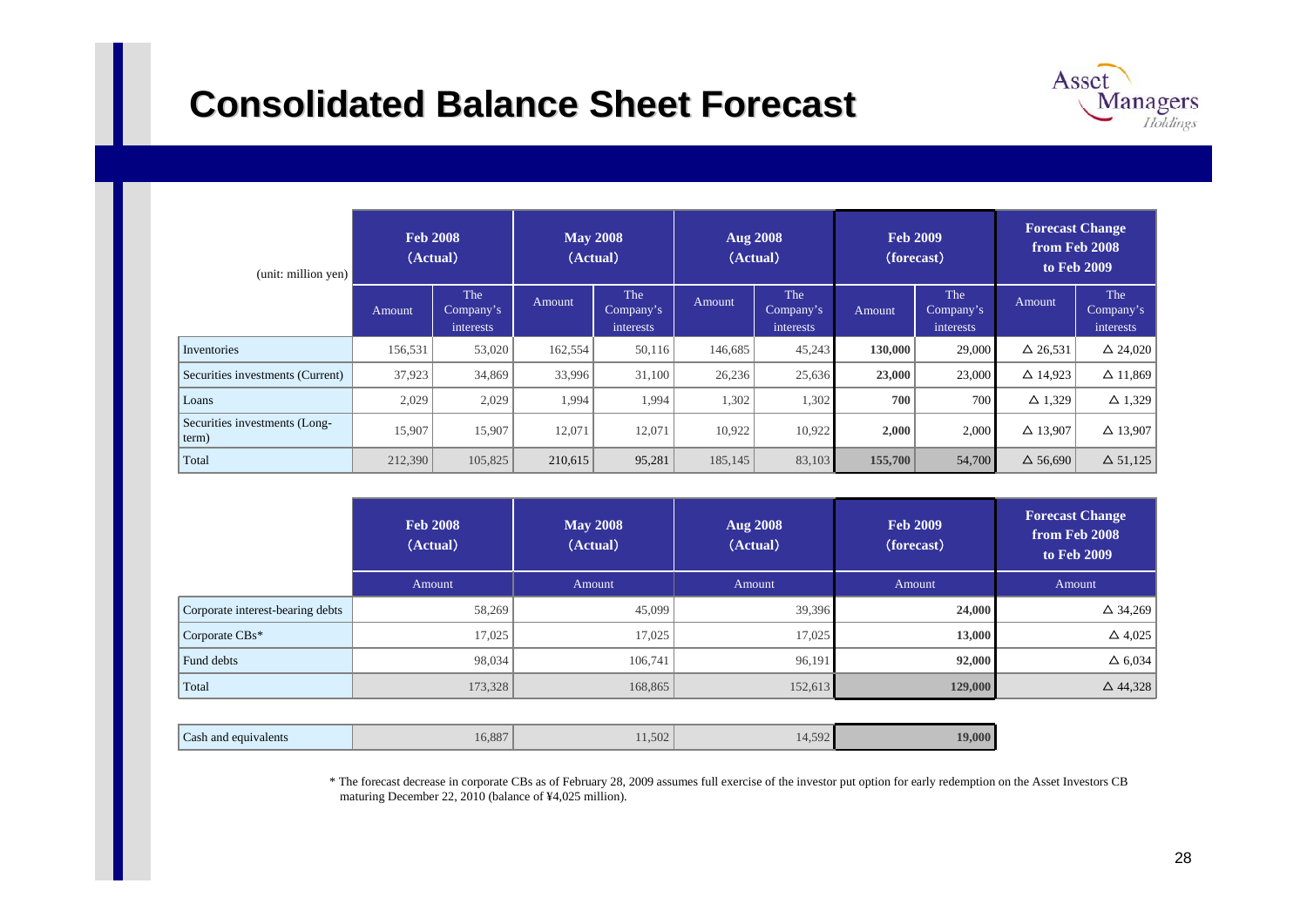#### **Consolidated P&L Forecast Consolidated P&L Forecast**



|              |                                 | <b>FY2007</b>    | <b>FY2008</b>                          |                                   |                   | <b>FY2008</b>          |                                                       |
|--------------|---------------------------------|------------------|----------------------------------------|-----------------------------------|-------------------|------------------------|-------------------------------------------------------|
|              | (unit: million yen)             | <b>Full-Year</b> | <b>Forecast before</b><br>revision [A] | <b>Revised</b><br>forecast<br>[B] | <b>B</b> versus A | <b>Interim results</b> | <b>Progress</b><br>relative to full-<br>year forecast |
| <b>Sales</b> |                                 | 70,833           | 76,800                                 | 66,500                            | $\Delta$ 13.4     | 37,030                 | 52.5%                                                 |
|              | <b>Real Estate Investment</b>   | 52,108           | 51,700                                 | 50,400                            | $\Delta$ 2.5      | 31,410                 | 62.3                                                  |
|              | Private Equity (Domestic)       | 7.662            | 10,800                                 | 7,800                             | $\Delta$ 27.8     | 2,883                  | 37.0                                                  |
|              | Private Equity (Overseas)       | 6,495            | 9,100                                  | 6,300                             | $\Delta$ 30.8     | 594                    | 9.4                                                   |
|              | Other                           | 4,566            | 5,200                                  | 2,000                             | $\Delta$ 61.5     | 2,141                  | 107.5                                                 |
|              | Cost of goods sold              | 41,292           | 66,500                                 | 61,400                            | $\Delta$ 7.7      | 31,763                 | 48.5%                                                 |
|              | <b>Gross profit</b>             | 29,541           | 10,300                                 | 5,100                             | $\Delta$ 50.5     | 5,266                  | 103.3%                                                |
|              | Real Estate Investment          | 22,771           | 12,600                                 | 5,200                             | $\Delta$ 58.7     | 9,860                  | 185.5                                                 |
|              | Corporate Investment (Domestic) | 2,206            | $\Delta$ 6,100                         | $\Delta$ 5,200                    |                   | $\Delta$ 5,764         |                                                       |
|              | Corporate Investment (Overseas) | 1,428            | 2,200                                  | 400                               | $\Delta 81.8$     | $\Delta$ 401           |                                                       |
|              | Other                           | 3,135            | 1,600                                  | 4,700                             | 193.8             | 1,571                  | 33.4                                                  |
| SG&A         |                                 | 13,265           | 10,800                                 | 11,600                            | 7.4               | 6,837                  | 58.9%                                                 |
|              | <b>Operating income</b>         | 16,276           | $\Delta$ 500                           | $\Delta$ 6,500                    |                   | $\Delta$ 1,570         |                                                       |
|              | <b>Ordinary income</b>          | 13,637           | $\Delta$ 3,700                         | $\Delta$ 9,600                    |                   | $\Delta$ 3,426         |                                                       |
|              | Net income                      | 5,505            | $\Delta$ 3,300                         | $\Delta$ 8,000                    |                   | $\Delta$ 4,477         |                                                       |
| EPS (Yen)    |                                 | 10,386.15        | $\Delta$ 6,222.06                      | $\Delta$ 12,262.30                |                   | $\Delta$ 8,178.60      |                                                       |
|              | Dividends per share (Yen)       | 1,800            | $\bf{0}$                               | $\bf{0}$                          |                   | $\bf{0}$               |                                                       |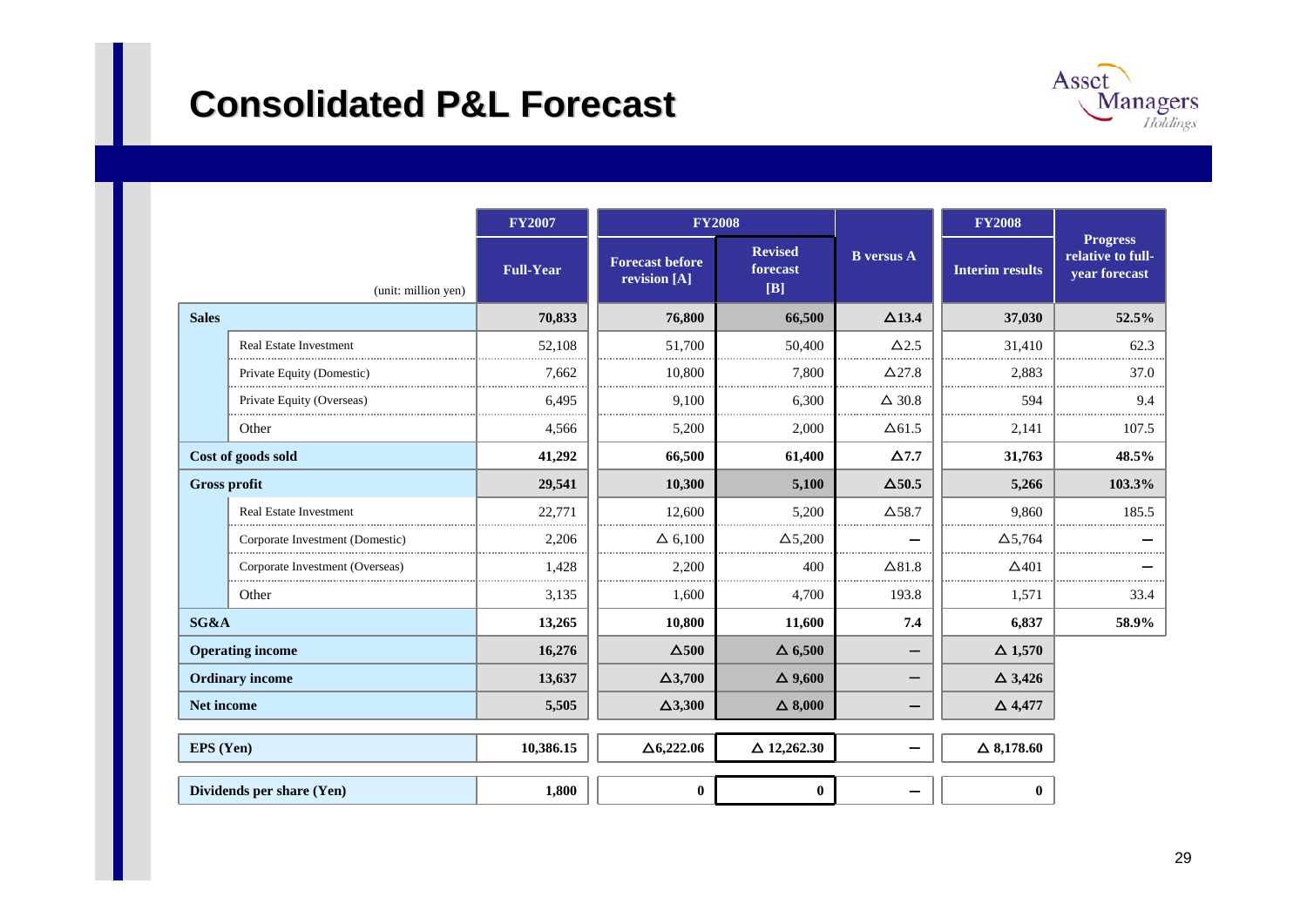

#### Appendix (Real Estate)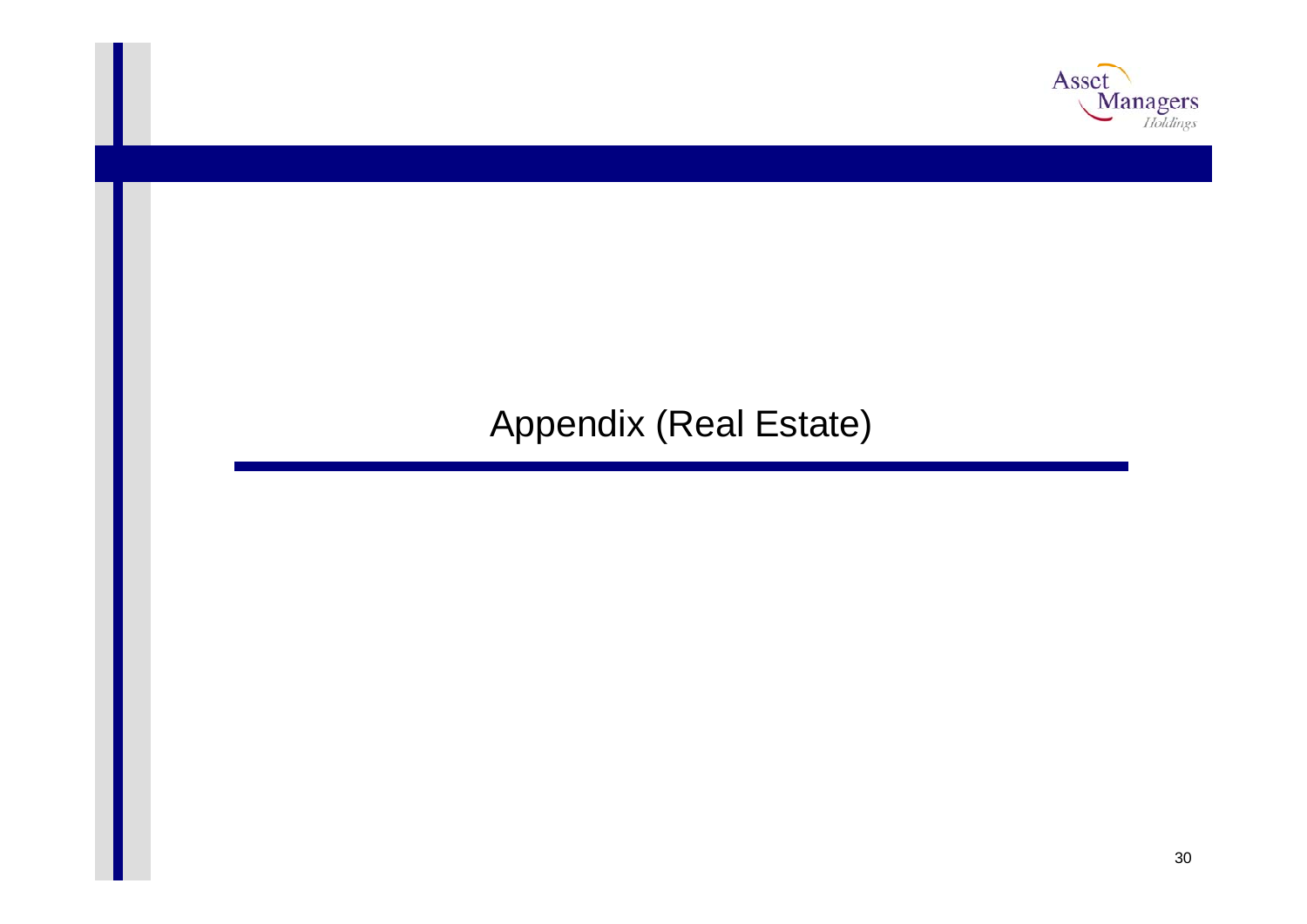#### Asset **Assets Under Management (Domestic Real Estate) Assets Under Management (Domestic Real Estate)** Managers Holdings



| $(billion \text{ yen})$      | Ending<br>Feb 2008 | Increase | Decrease      | Reclassified:<br>Development<br>completed | <b>NET</b>    | Ending<br>Aug 2008 |
|------------------------------|--------------------|----------|---------------|-------------------------------------------|---------------|--------------------|
| Development                  | 160.9              | 0.4      | $\Delta$ 46.5 | $\Delta$ 16.1                             | $\Delta 62.2$ | 98.7               |
| Completed                    | 311.7              | 19.7     | $\Delta$ 27.6 | 16.1                                      | 8.2           | 319.9              |
| Others                       | 23.3               | $\Omega$ | $\theta$      | $\overline{0}$                            | $\Omega$      | 23.3               |
| Total<br>(Private)<br>Funds) | 496.0              | 20.1     | $\Delta$ 74.1 | $\mathbf{0}$                              | $\Delta$ 54   | 442.0              |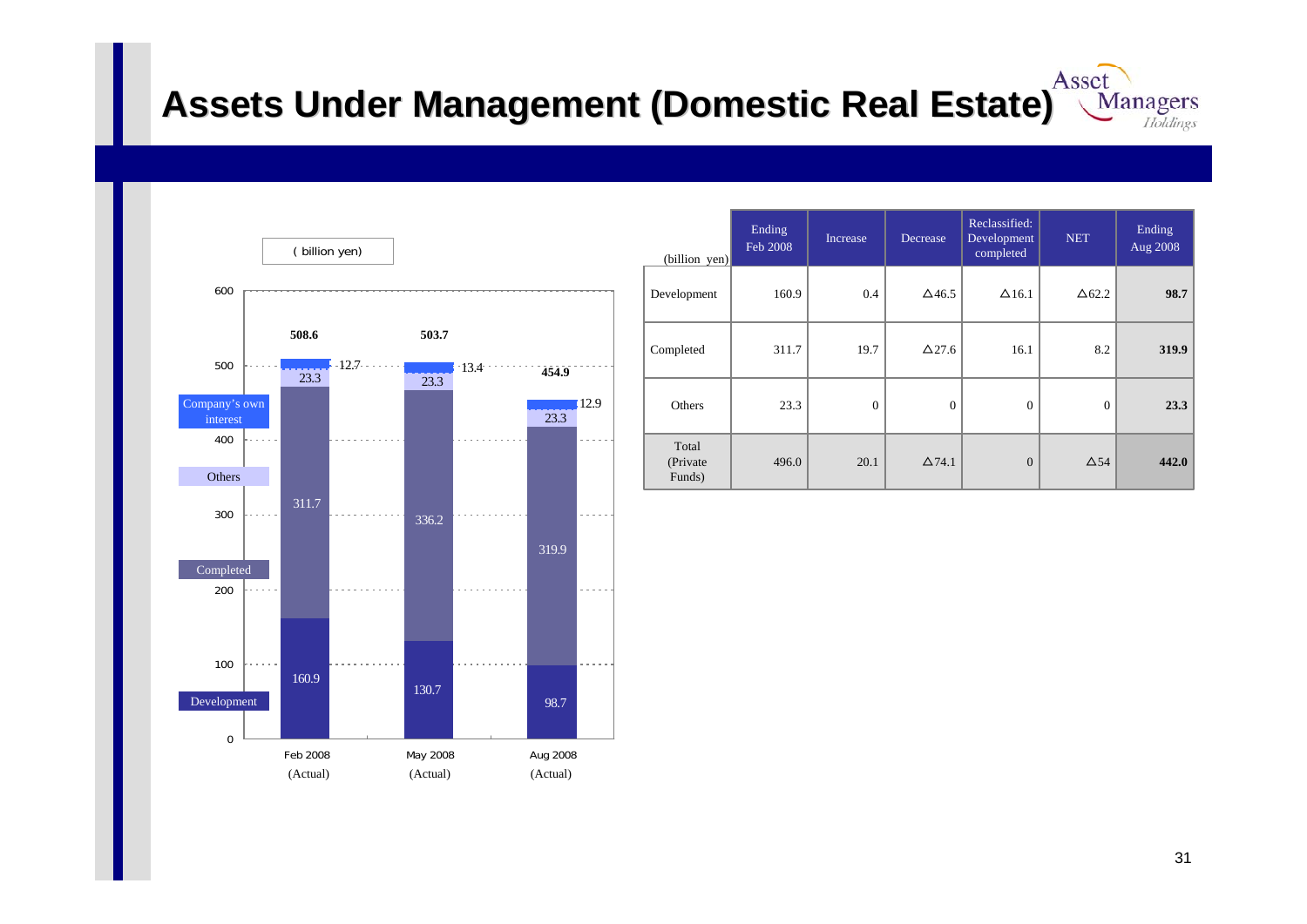#### **Selected Properties Selected Properties**



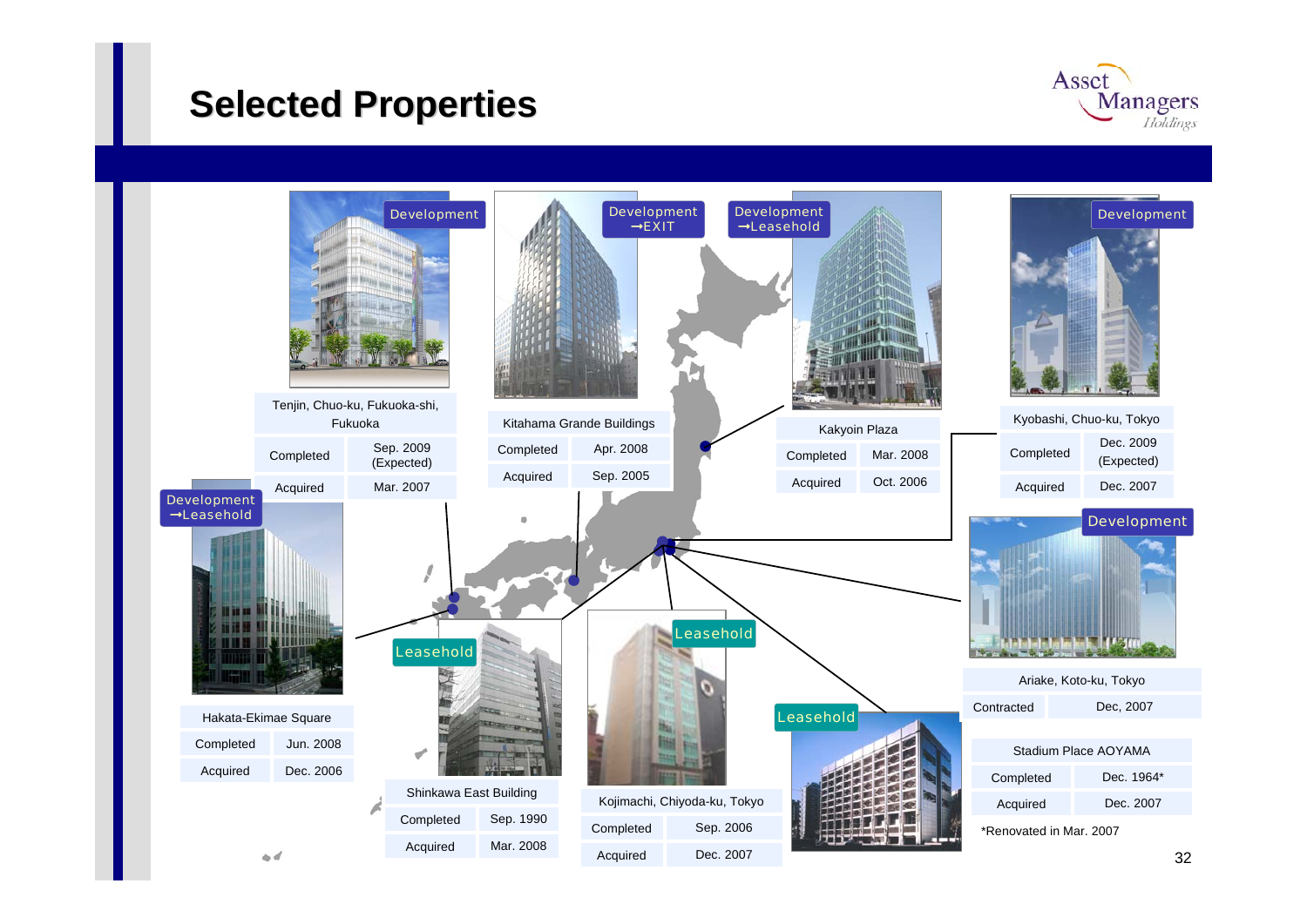#### **Domestic Real Estate Funds by Property Type**



Asset

Managers Holdings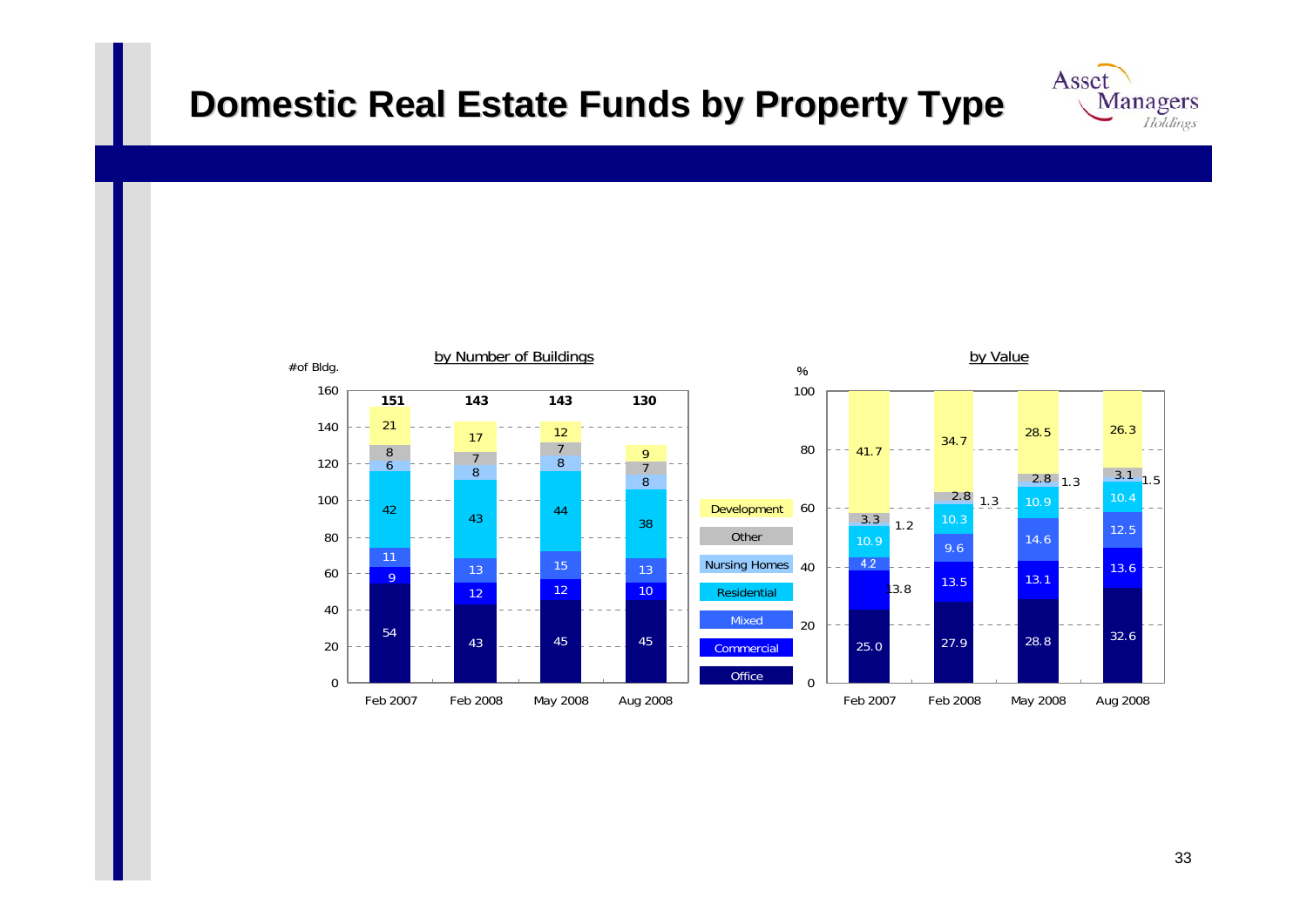#### **Domestic Real Estate Funds by Location**



Asset

Managers Holdings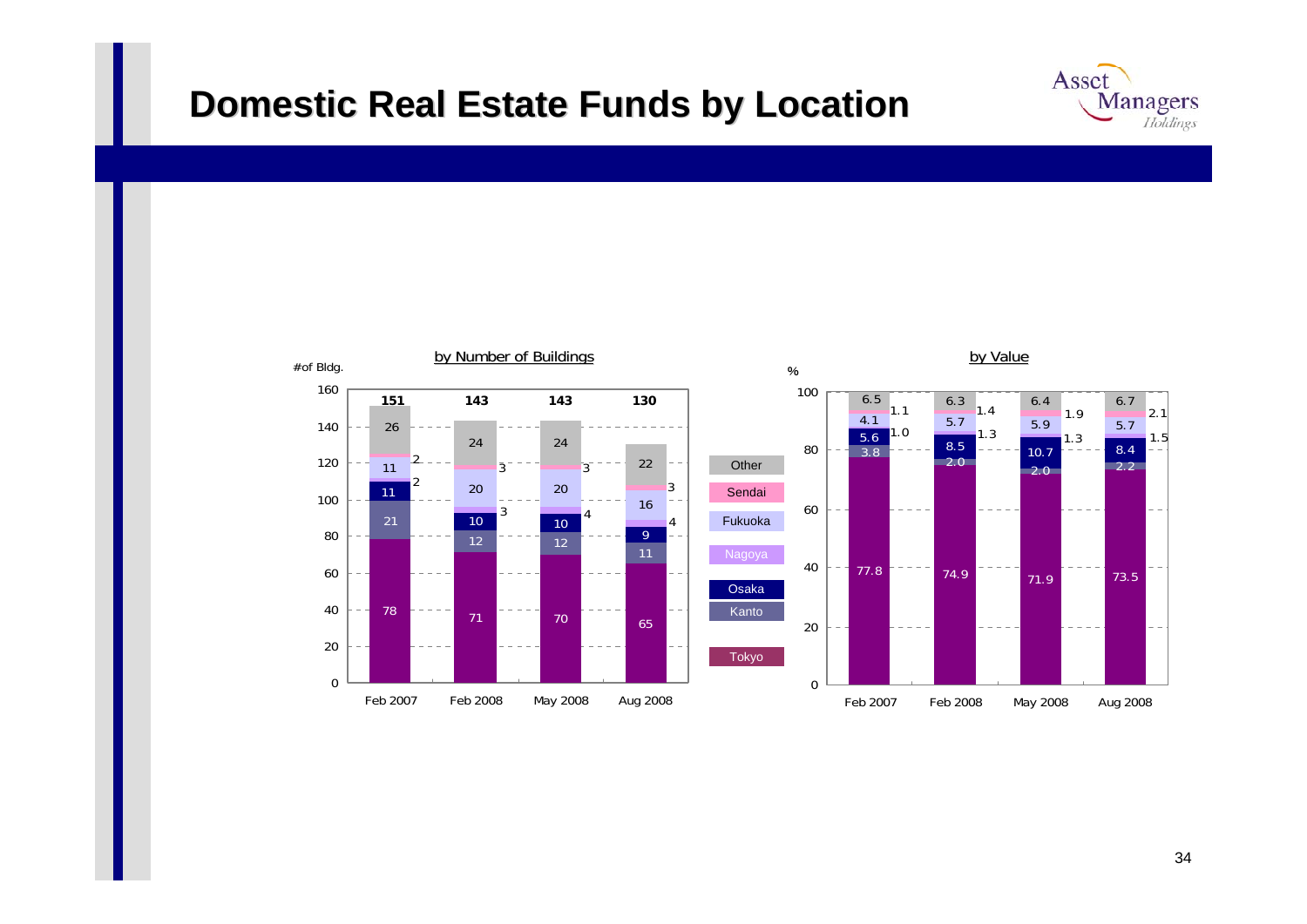#### Asset **Domestic Real Estate Funds by Investor & Lender** Managers Holdings





<u>Loan to Value</u>

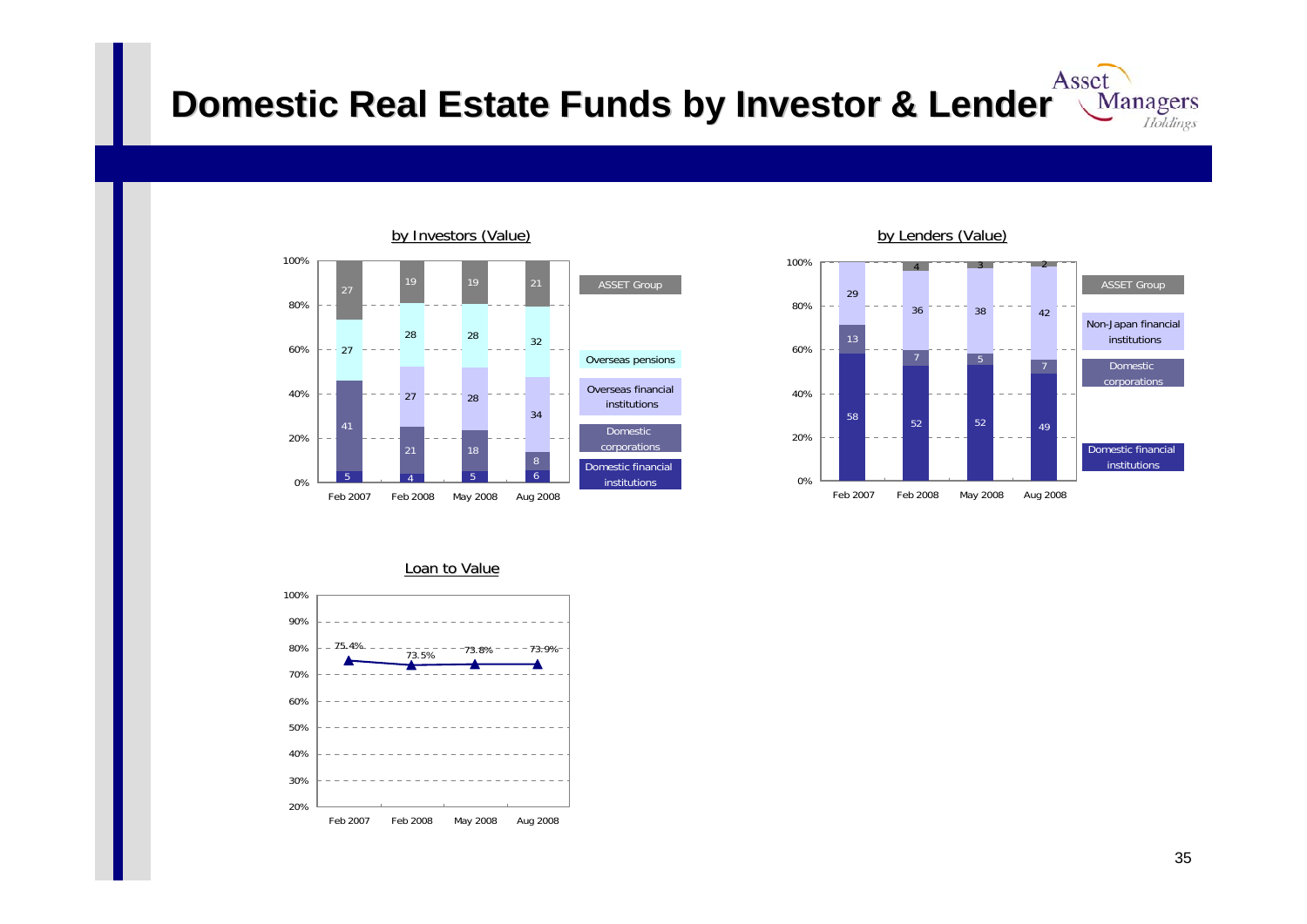

### Appendix (Private Equity)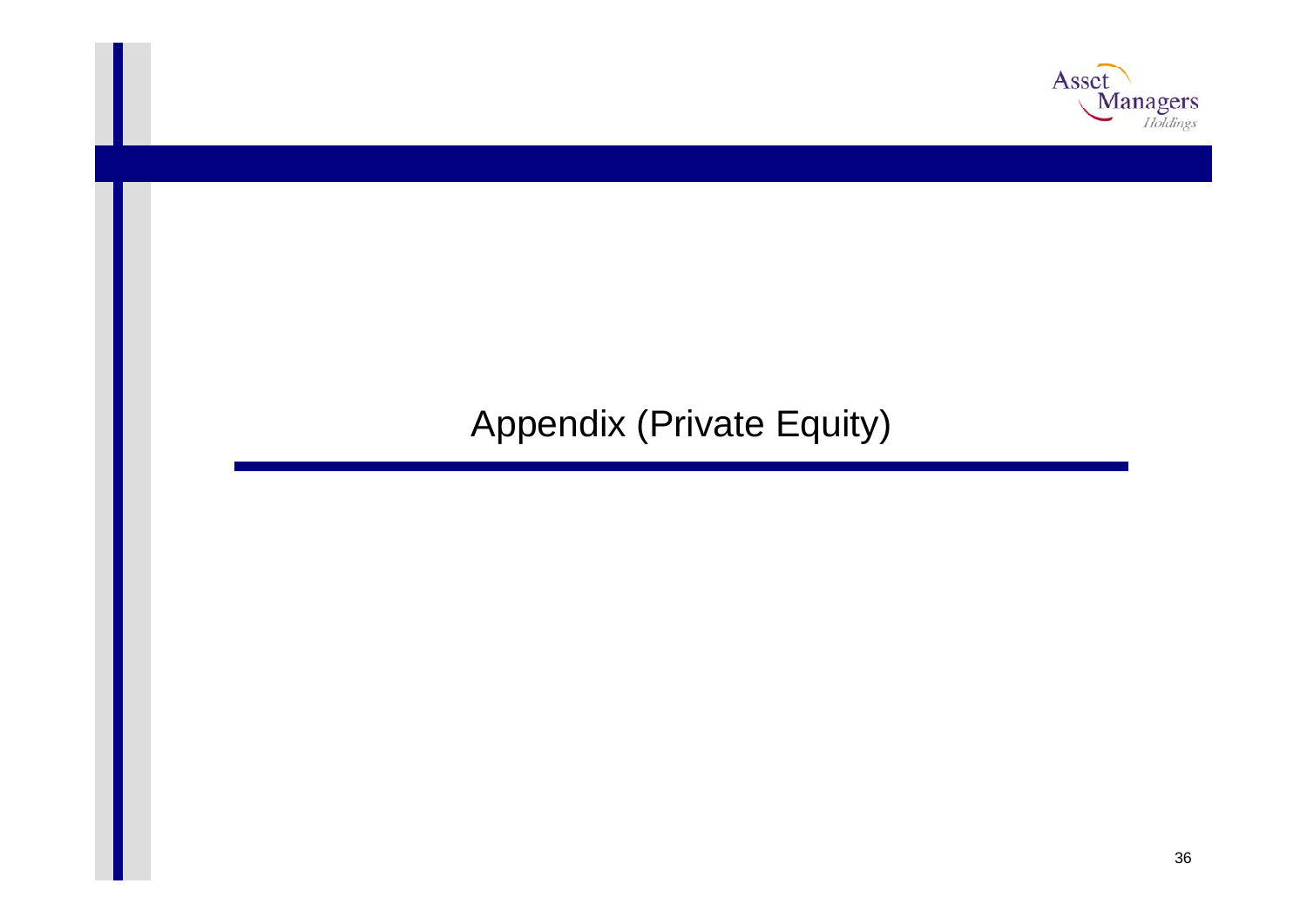## **Overseas Listed Company Investments**



| Investment                                                     | <b>Initial</b><br>Investment<br>Date | <b>Business</b>                                                      | <b>Balance Sheet Total</b><br>(Millions of Yen) |
|----------------------------------------------------------------|--------------------------------------|----------------------------------------------------------------------|-------------------------------------------------|
| Oceanus Group Ltd                                              | 2007/11                              | Fish cultivation                                                     | 862                                             |
| China Best Group Holding Ltd                                   | 2005/02                              | Restructuring and investment in China's coal industry                | 1,043                                           |
| Golden Harvest Entertainment<br>(Holdings) Ltd                 | 2005/01                              | Movie production                                                     | 299                                             |
| <b>EVA</b> Precision Industrial<br><b>Holdings Limited</b>     | 2007/07                              | Metal product and equipment module design and production services    | 249                                             |
| <b>Power Quotient International</b><br>Co., Ltd.               | 2005/06                              | Manufacture and sale of PC peripherals and memory and other devices. | 1,947                                           |
| <b>A&amp;K</b> Educational Software<br><b>Holdings Limited</b> | 2007/09                              | Sale of educational and other software in China                      | 712                                             |
| Henry Group Holdings Ltd.                                      | 2007/11                              | Design and manufacture of PC motherboards                            | 562                                             |
| Other                                                          |                                      |                                                                      | 11                                              |
| Total overseas listed investments                              |                                      |                                                                      | 5,688                                           |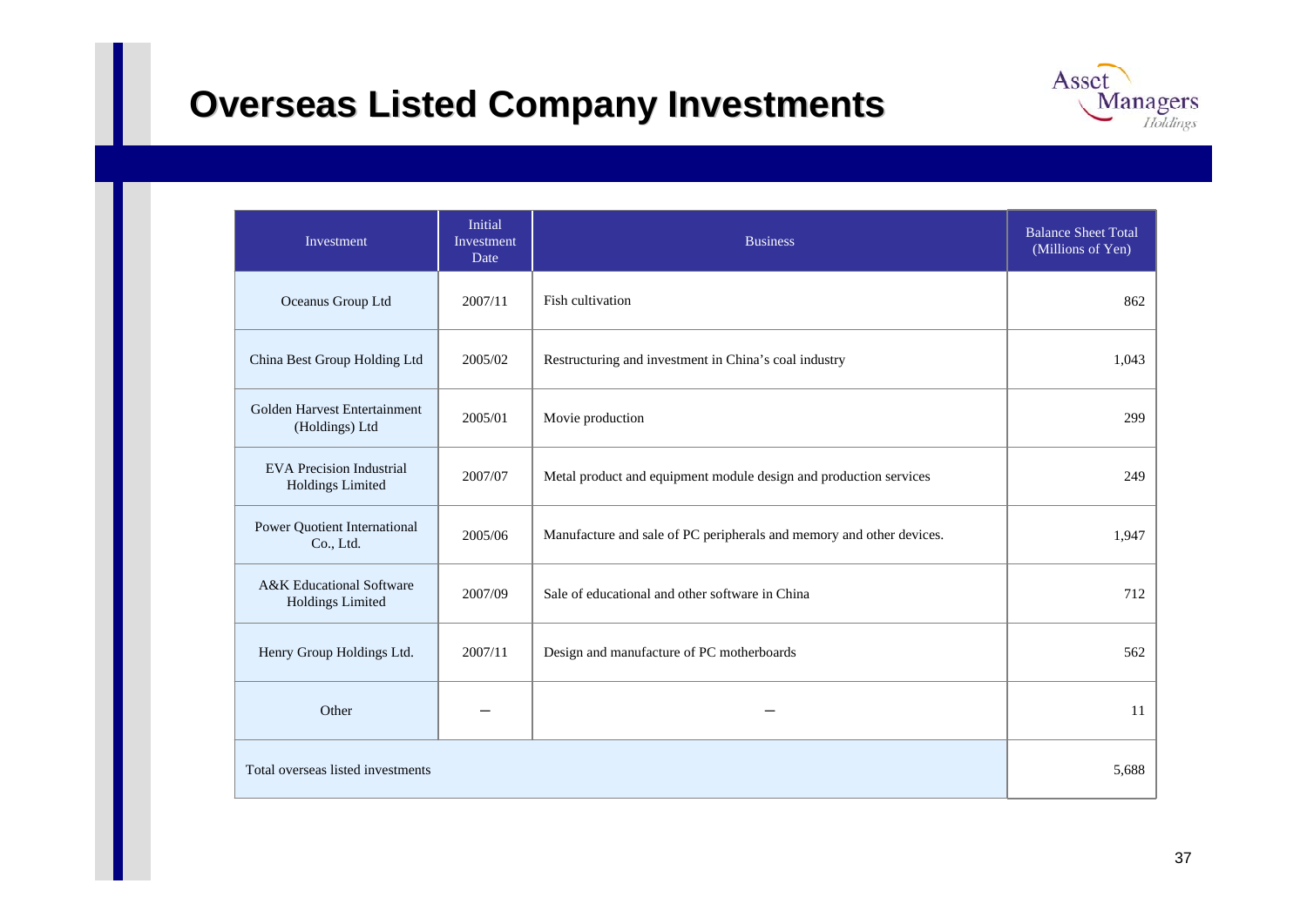### **Overseas Unlisted Company Investments**

| Asset |                             |
|-------|-----------------------------|
|       | <b>Managers</b><br>Holdings |

| Investment                          | <b>Initial</b><br><b>Investment Date</b> | <b>Business</b>                                                                           | <b>Balance Sheet Total</b><br>(Millions of Yen) |
|-------------------------------------|------------------------------------------|-------------------------------------------------------------------------------------------|-------------------------------------------------|
| Unlisted Overseas Company 01        | 2007/03                                  | Metal processor with particular expertise in metal coating technologies                   | 1,033                                           |
| Unlisted Overseas Company 02        | 2005/11                                  | Consumer finance in South Korea                                                           | 955                                             |
| Unlisted Overseas Company 03        | 2006/06                                  | Consumer finance in South Korea                                                           | 953                                             |
| Unlisted Overseas Company 04        | 2005/09                                  | Chinese stem cell bank                                                                    | 686                                             |
| Unlisted Overseas Company 05        | 2006/06                                  | Application development and service provision for mobile phones                           | 496                                             |
| Unlisted Overseas Company 06        | 2004/12                                  | Automobile and electronic device CAD and software development                             | 466                                             |
| Unlisted Overseas Company 07        | 2007/07                                  | Production and sale of almond oil                                                         | 449                                             |
| Unlisted Overseas Company 08        | 2008/04                                  | Production and sale of methanol and urea                                                  | 334                                             |
| Unlisted Overseas Company 09        | 2006/04                                  | In-taxi advertising                                                                       | 339                                             |
| Unlisted Overseas Company 10        | 2007/07                                  | Production and sale of curtain walls and compact home solar power generation<br>equipment | 318                                             |
| Unlisted Overseas Company 11        | 2006/01                                  | Internet music distribution and artist management                                         | 123                                             |
| Unlisted Overseas Company 12        | 2007/12                                  | Operation of platform that brokers transactions involving online games                    | 212                                             |
| Unlisted Overseas Company 13        | 2003/09                                  | Investment vehicle into IT peripherals manufacturers and game developers                  | 174                                             |
| Unlisted Overseas Company 14        | 2008/03                                  | B to B website and logistics management services                                          | 330                                             |
| Other LP investments. (six)         |                                          |                                                                                           | 225                                             |
| Other                               |                                          |                                                                                           | 942                                             |
| Total overseas unlisted investments |                                          |                                                                                           | 8,030                                           |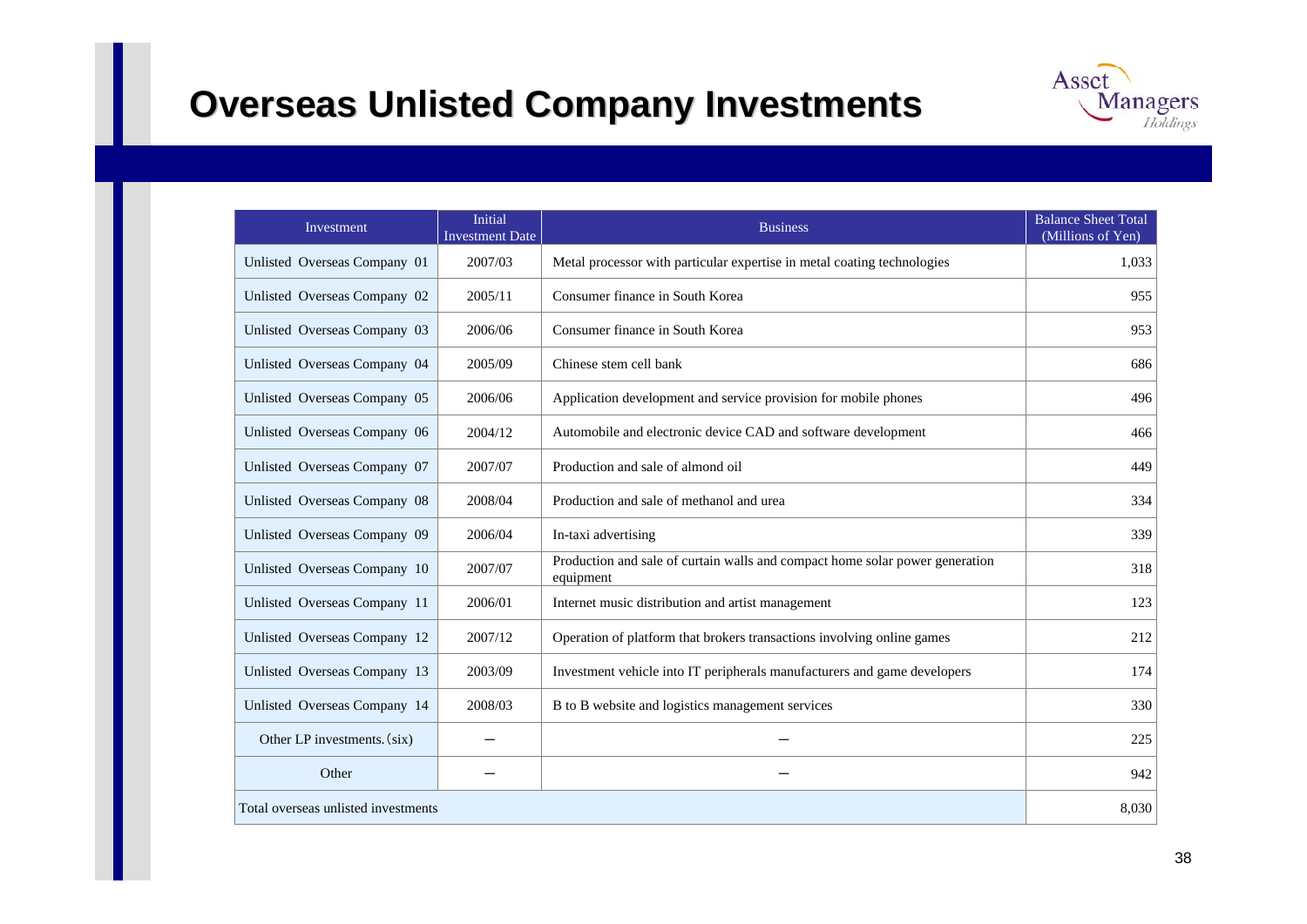### Domestic Private Equity Investments Domestic Private Equity Investments



| Business restructuring investments                             | <b>Initial</b><br>Investment<br><b>Date</b> | <b>Description</b>                                                                                                                                                                                                                                                                                                                                                                                                                                                             |
|----------------------------------------------------------------|---------------------------------------------|--------------------------------------------------------------------------------------------------------------------------------------------------------------------------------------------------------------------------------------------------------------------------------------------------------------------------------------------------------------------------------------------------------------------------------------------------------------------------------|
| 1. Hotel Nikko Ibaraki Osaka<br>(Formerly Ibaraki Kyoto Hotel) | 2004/03                                     | Hotel management                                                                                                                                                                                                                                                                                                                                                                                                                                                               |
| 2. Matsudo Wholesale Market<br>Wholesale market                | 2005/01                                     | Secured stable cash flow with an operating rate of at least 90%                                                                                                                                                                                                                                                                                                                                                                                                                |
| 3. Showa Koki<br>Aluminum building materials processor         | 2005/08                                     | Rehabilitation proceedings completed in January 2007. Expanding the design team via the<br>establishment of a design center.<br>In May 2007, formed an operating alliance with a major building material manufacturer in Taiwan. By<br>outsourcing production, the company is able to provide competitively priced products, using Showa<br>Koki's sophisticated technical capabilities. The company aims to bolster its sales activities and improve<br>its business results. |
| 4. Izu Yugashima Club<br>Golf course & resort                  | 2005/07                                     | Grand opening in July 2006 after a full refurbishment of facilities. Formed an alliance with Discovery<br>Bay, an exclusive golf club in Hong Kong, in April 2007. By allowing members of either club to use the<br>facilities of the other club, Izu Yugashima seeks to improve its ability to attract customers, along with<br>increase its visibility and brand image in Asia.                                                                                              |
| 5. Miyako City<br><b>Shopping Center</b>                       | 2006/02                                     | Improving profitability through initiatives such as attracting superior tenants and streamlining of<br>internal company structure. Steady yield from rent income and interest income on loans.                                                                                                                                                                                                                                                                                 |
| 6. Hotel JAL City Matsuyama                                    | 2005/12                                     | Hotel management                                                                                                                                                                                                                                                                                                                                                                                                                                                               |

| Listed investments                                             | Start date | <b>Outline</b>                                                                                                    |
|----------------------------------------------------------------|------------|-------------------------------------------------------------------------------------------------------------------|
| Gokurakuyu (formerly Jinendo)<br>Onsen operator (JASDAQ: 2340) | 2004/03    | Direct management and franchising of "Gokurakuyu" onsen (Japanese baths)<br>Sold portion of shares in March 2008. |

| Other unlisted investments 1 | Start date | Outline                      |
|------------------------------|------------|------------------------------|
| eBANK<br>Online bank         | 2004/03    | Largest domestic online bank |